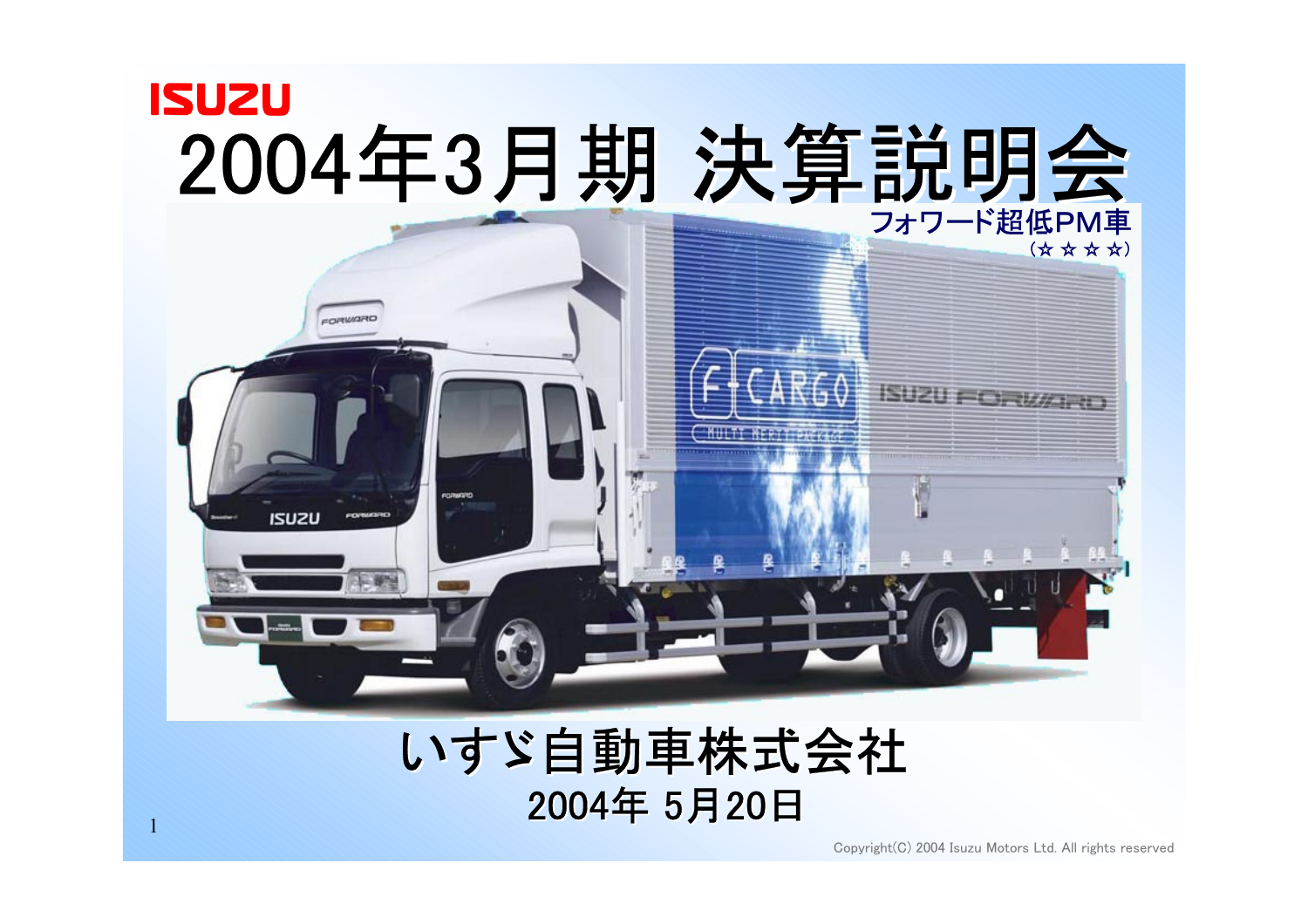

# 代表取締役社長 President & Representative Director

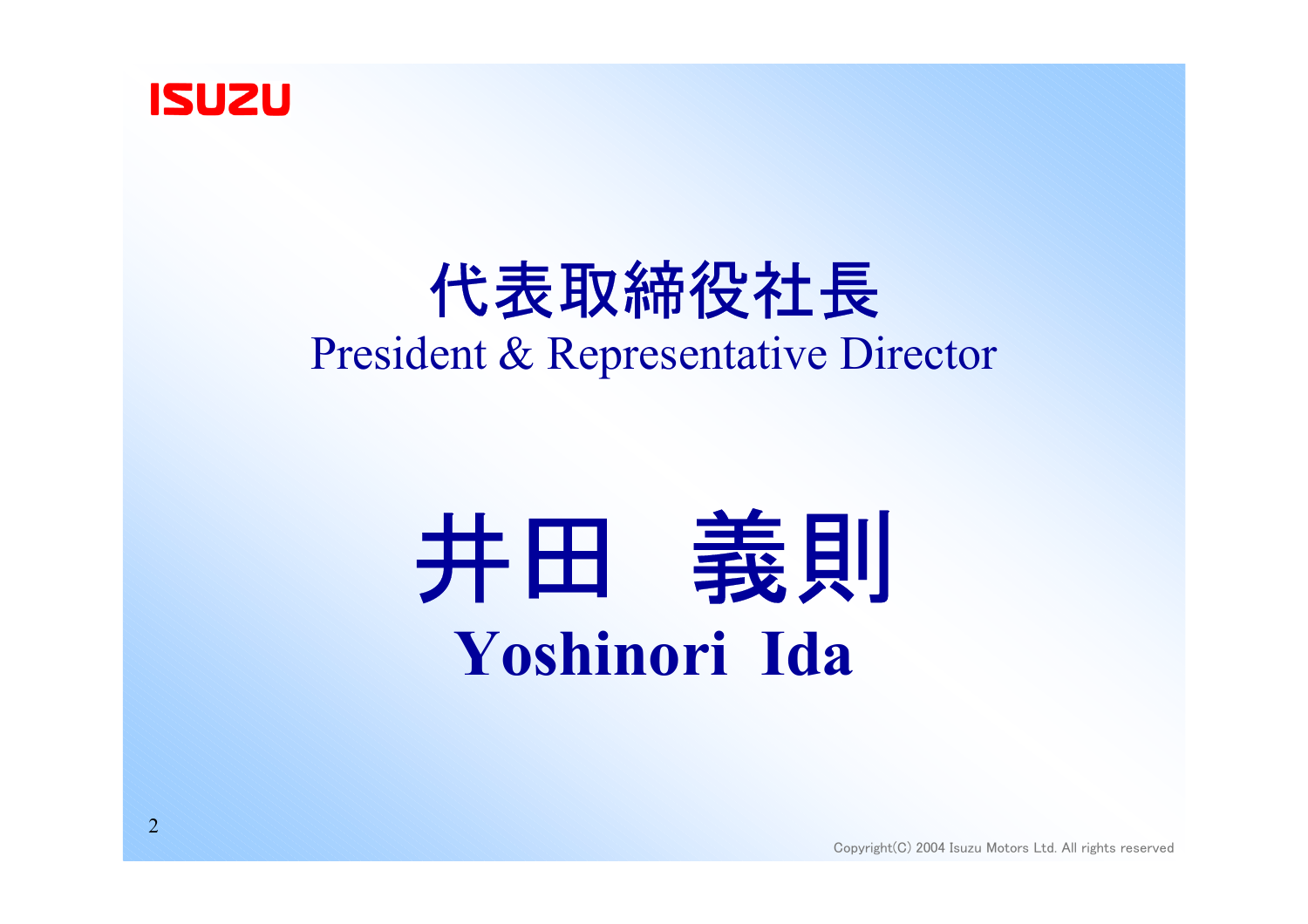

# 1. 2004/3月期 総括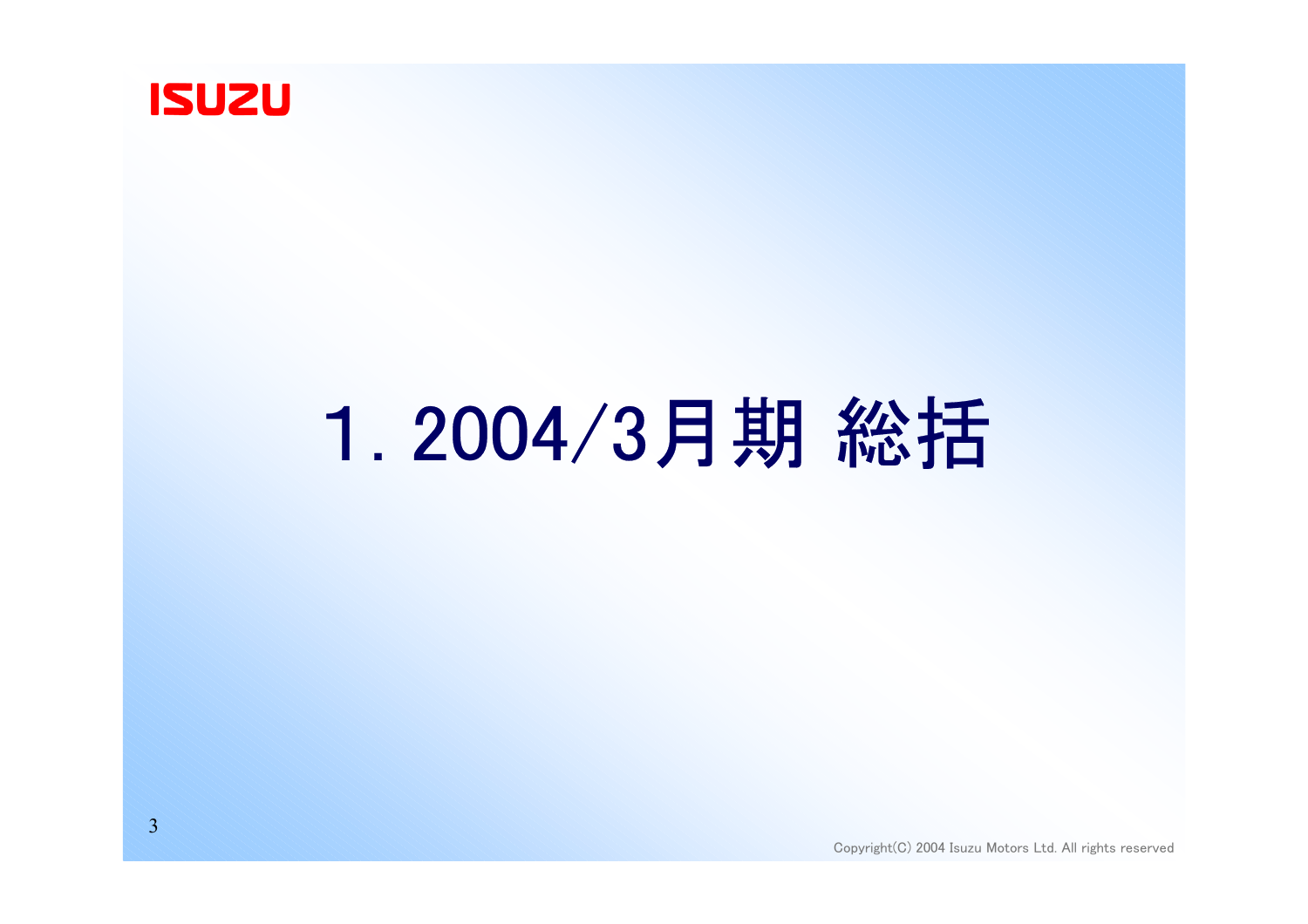

#### 「新**3**ヵ年計画」の骨子



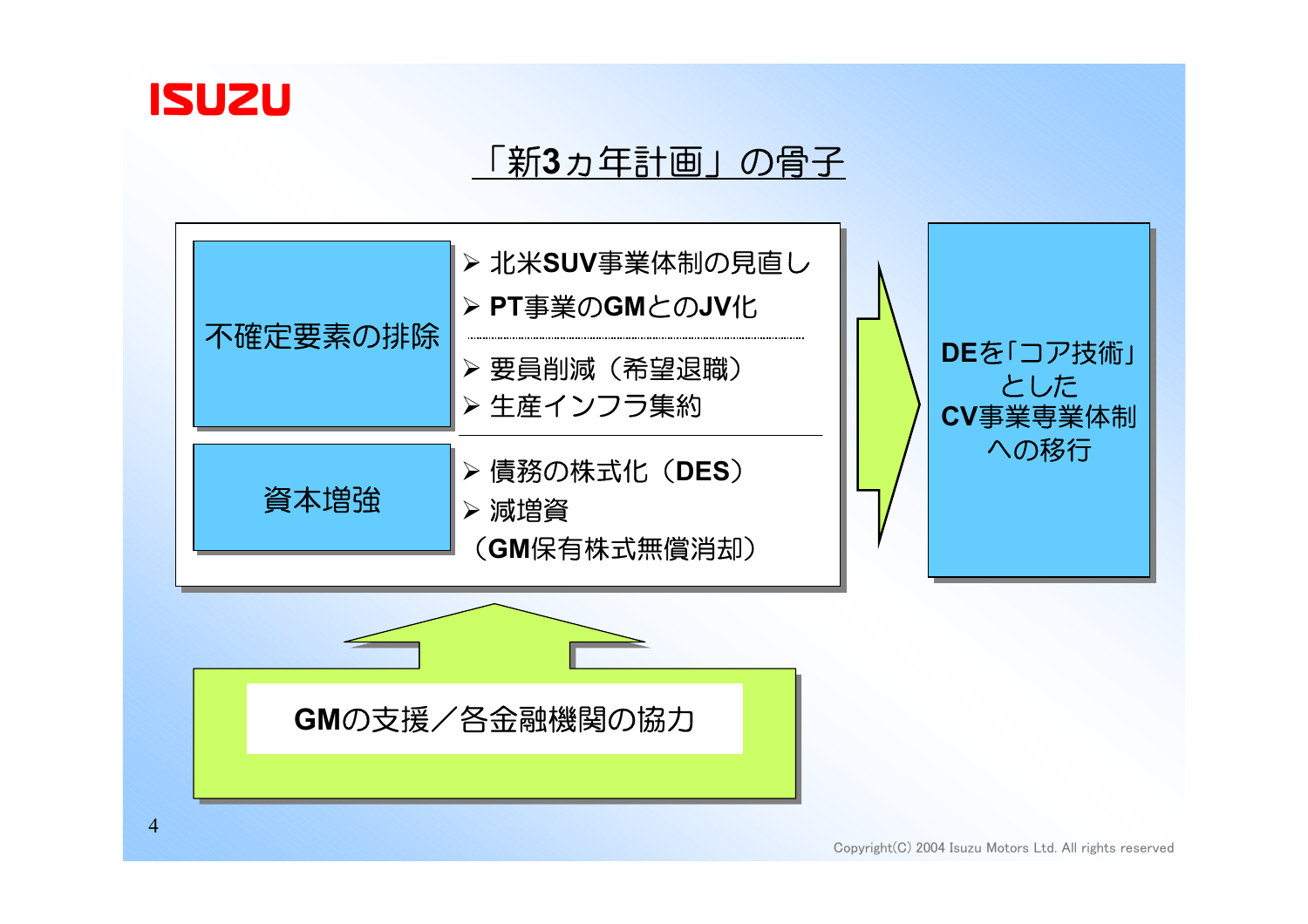#### **ISUZU** 2004年3月期 連結決算実績(通期) - すべての利益で過去最高益-

| 売上高:               | (当決算期実績)<br>14, 303億円           | (新3ヵ年計画)<br>$12,500 (+14%)$ |
|--------------------|---------------------------------|-----------------------------|
| 営業利益:<br>(営業利益率:   | 845億円<br>$5.91\%$               | 500 (+69%)                  |
| 経常利益:<br>(経常利益率:   | 817億円<br>5.71%                  |                             |
| 当期利益:<br>(当期利益率:   | 547億円<br>3.82%                  | 350 (+56%)                  |
| 国内販売台数:<br>海外販売台数: | 103千台 (+66.5%)<br>177千台(▲17.9%) |                             |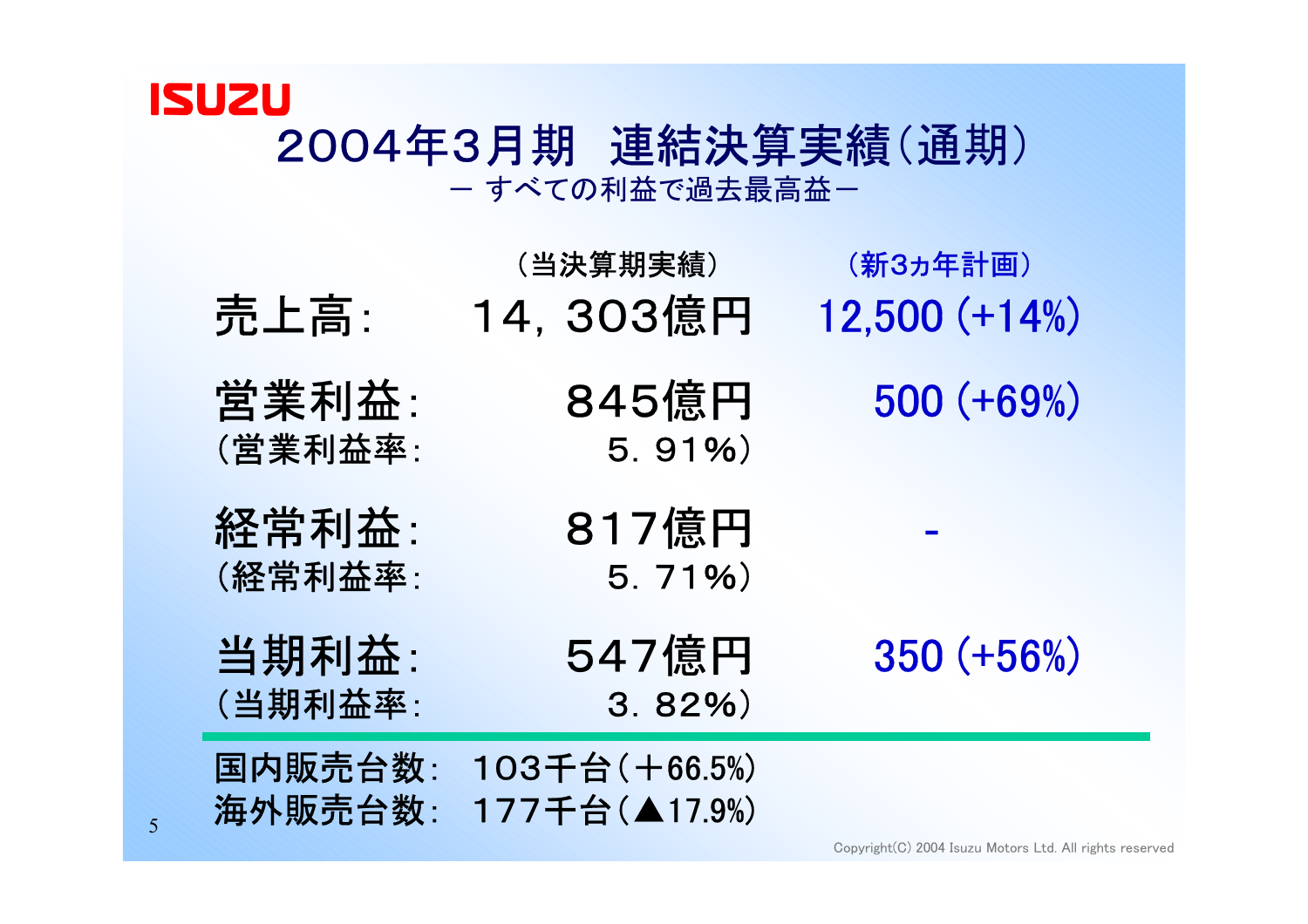## 連結売上高(事業別)推移

- SUV(乗用車)、CV、PT、その他(KDセット、部品、金融等) -



**ISUZU**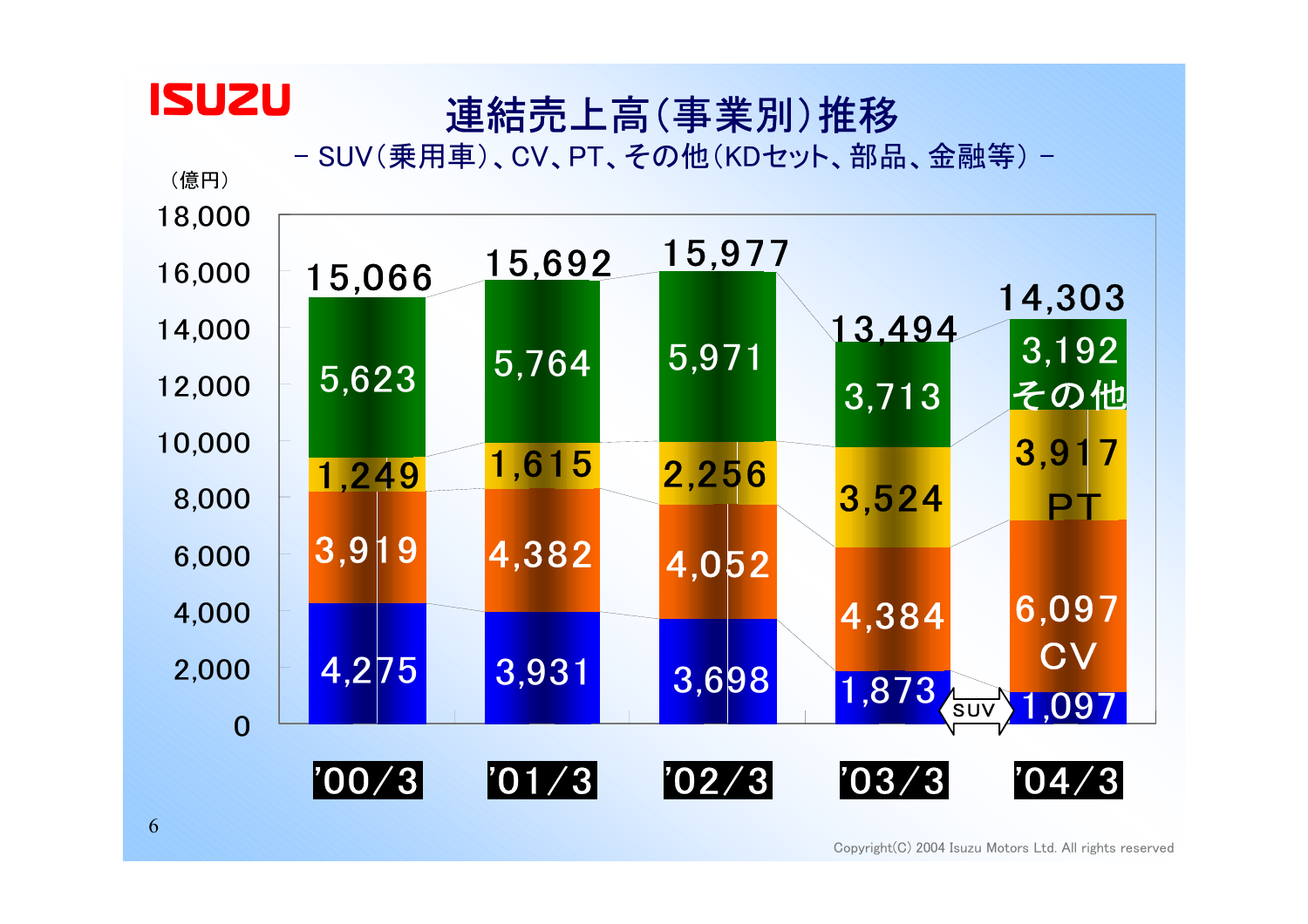

18,000

(億円)

海外・国内 連結売上比率推移 - グローバル化によるアドバンテージ -

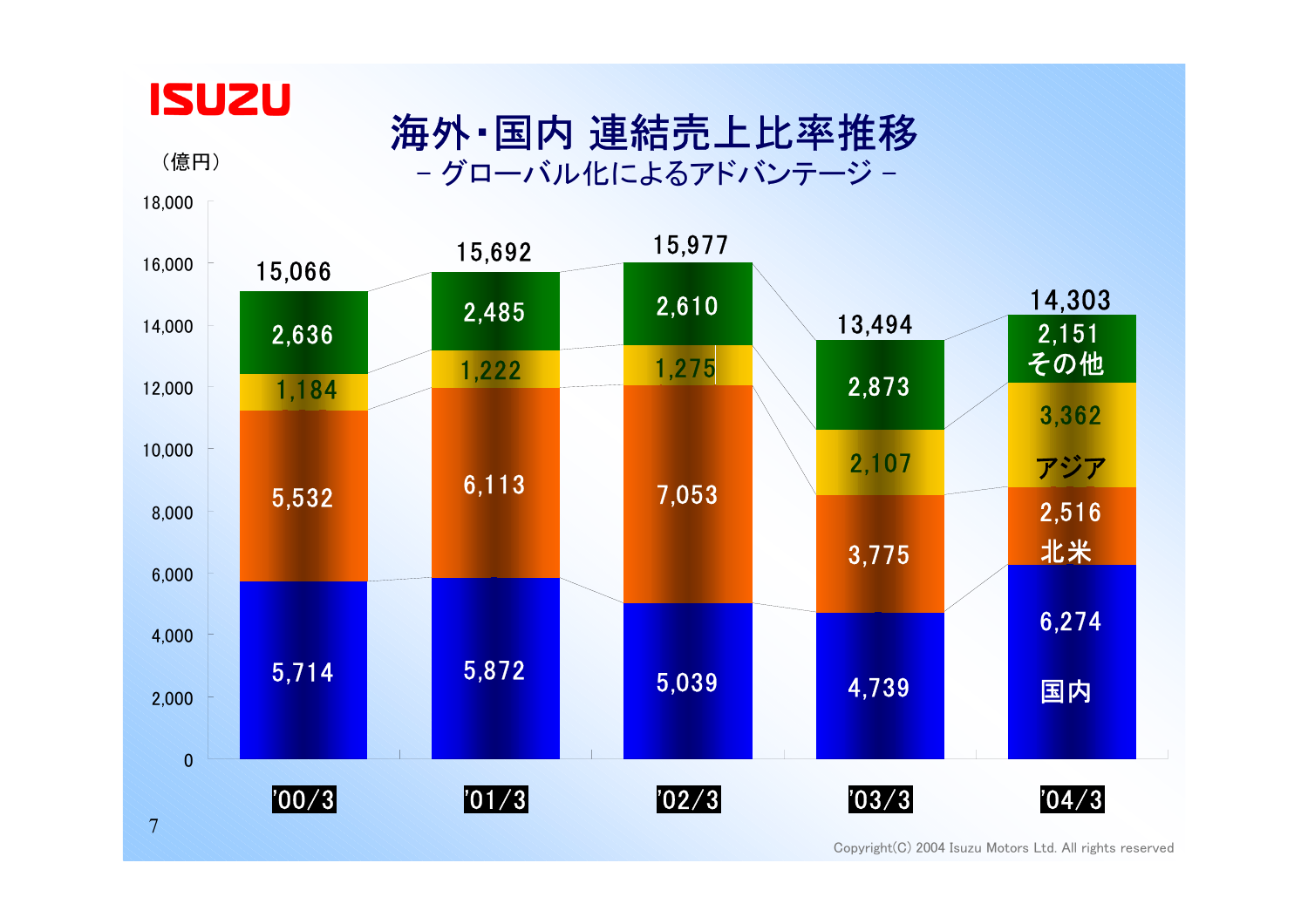## **ISUZU** 国内販社/主要サプライヤー5社の収益改善

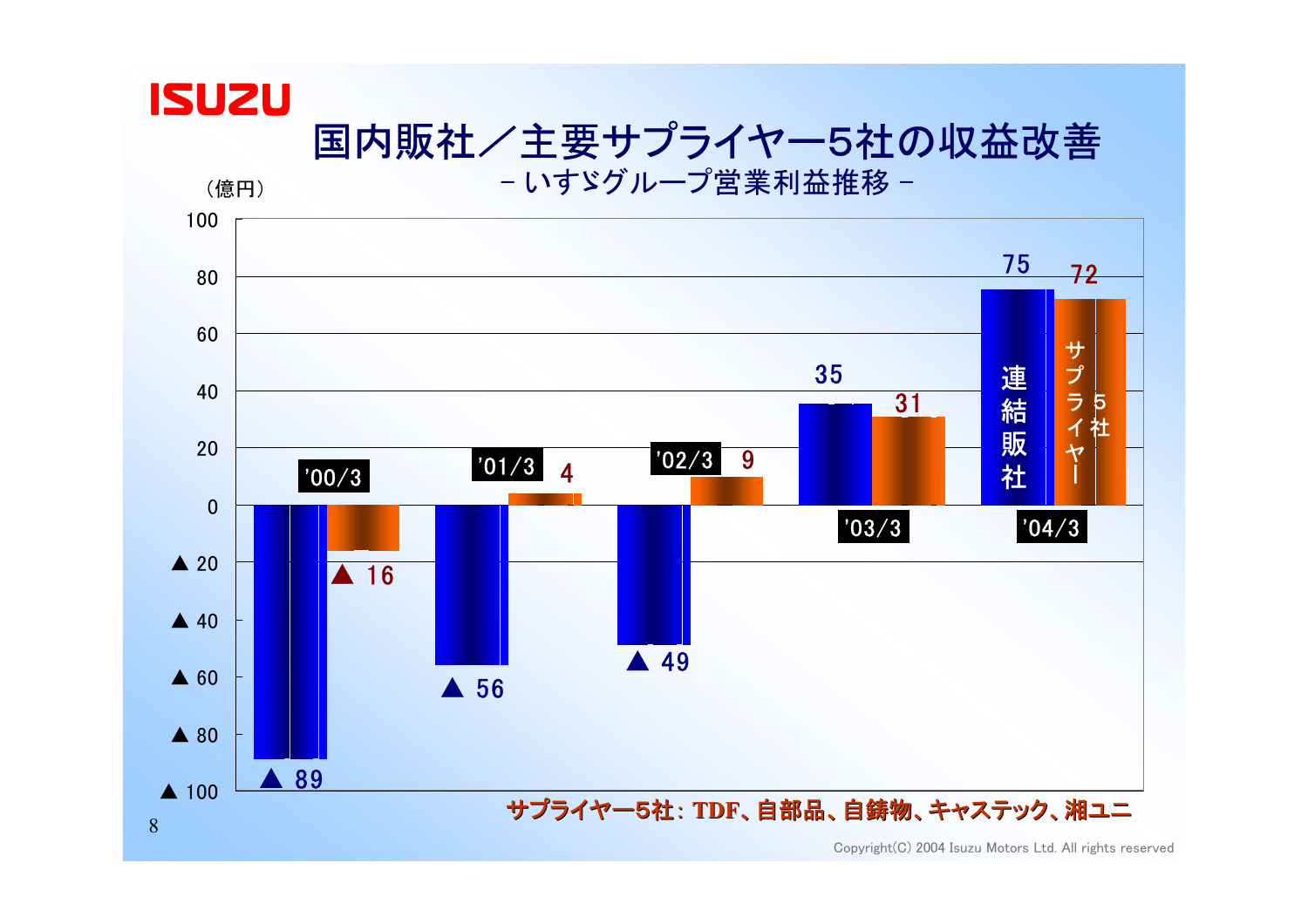



特損計上による抜本的改革の実施 -

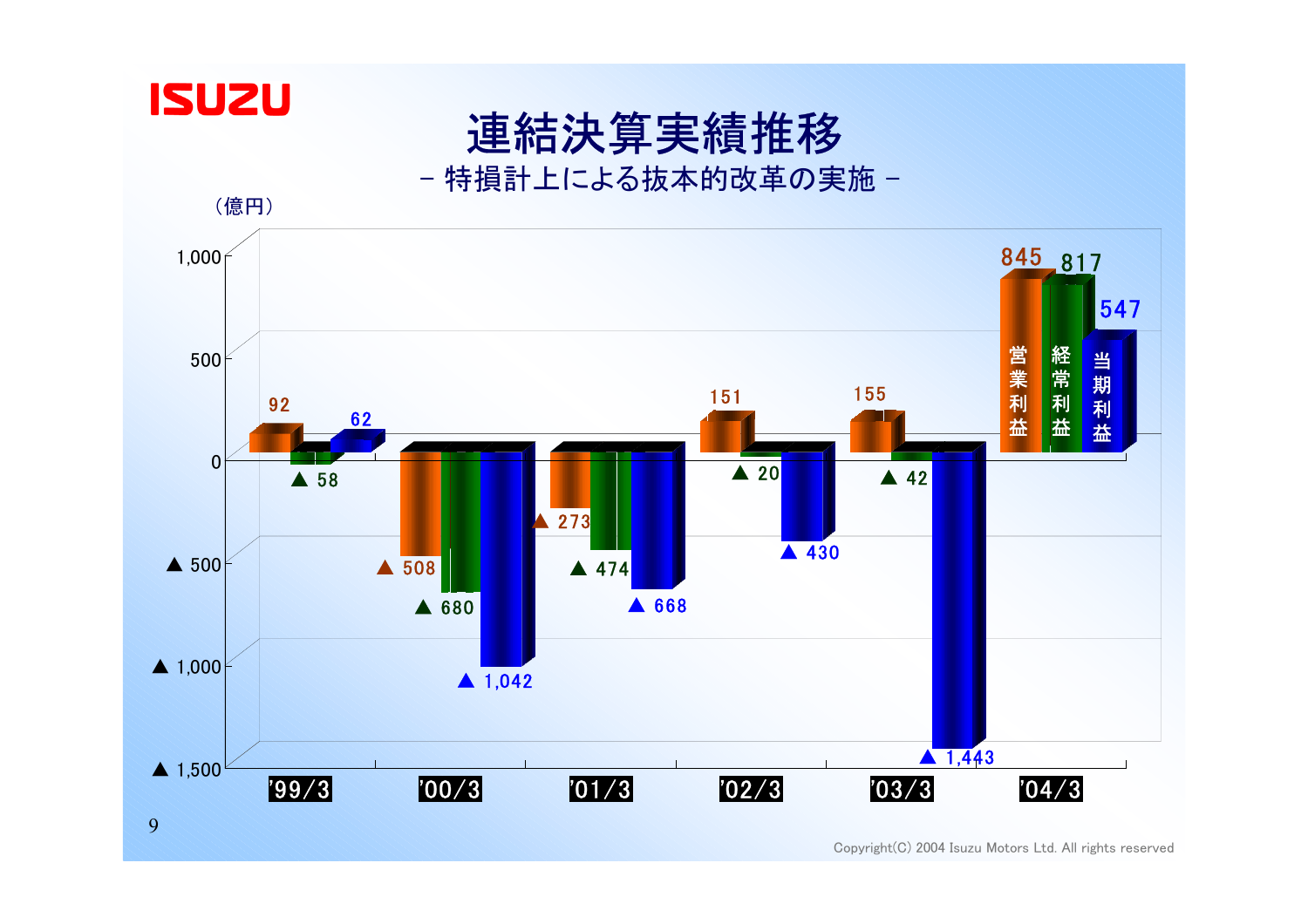

営業利益率推移

- 着実な収益力の向上 -

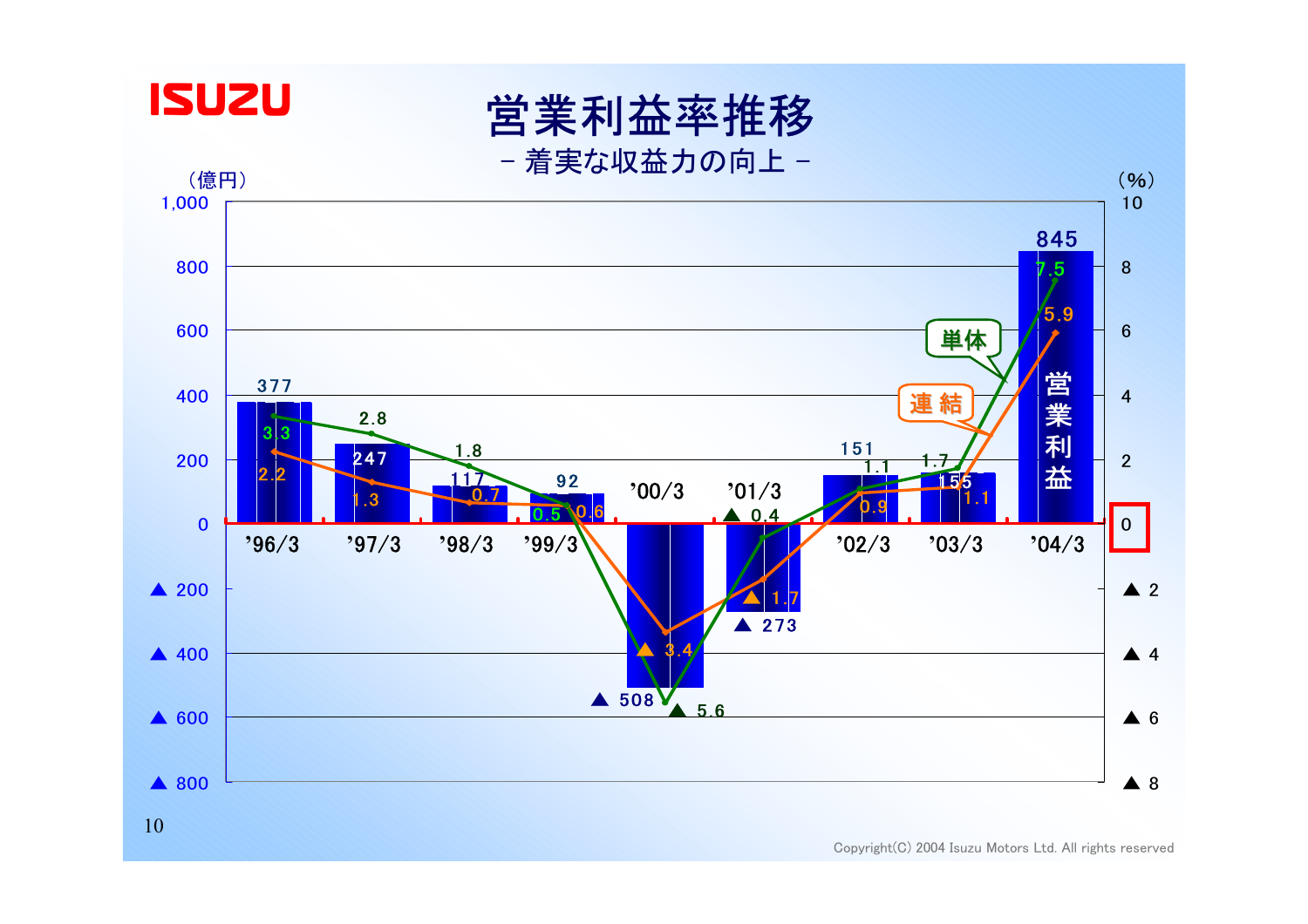

# 総資産自己資本比率の改善

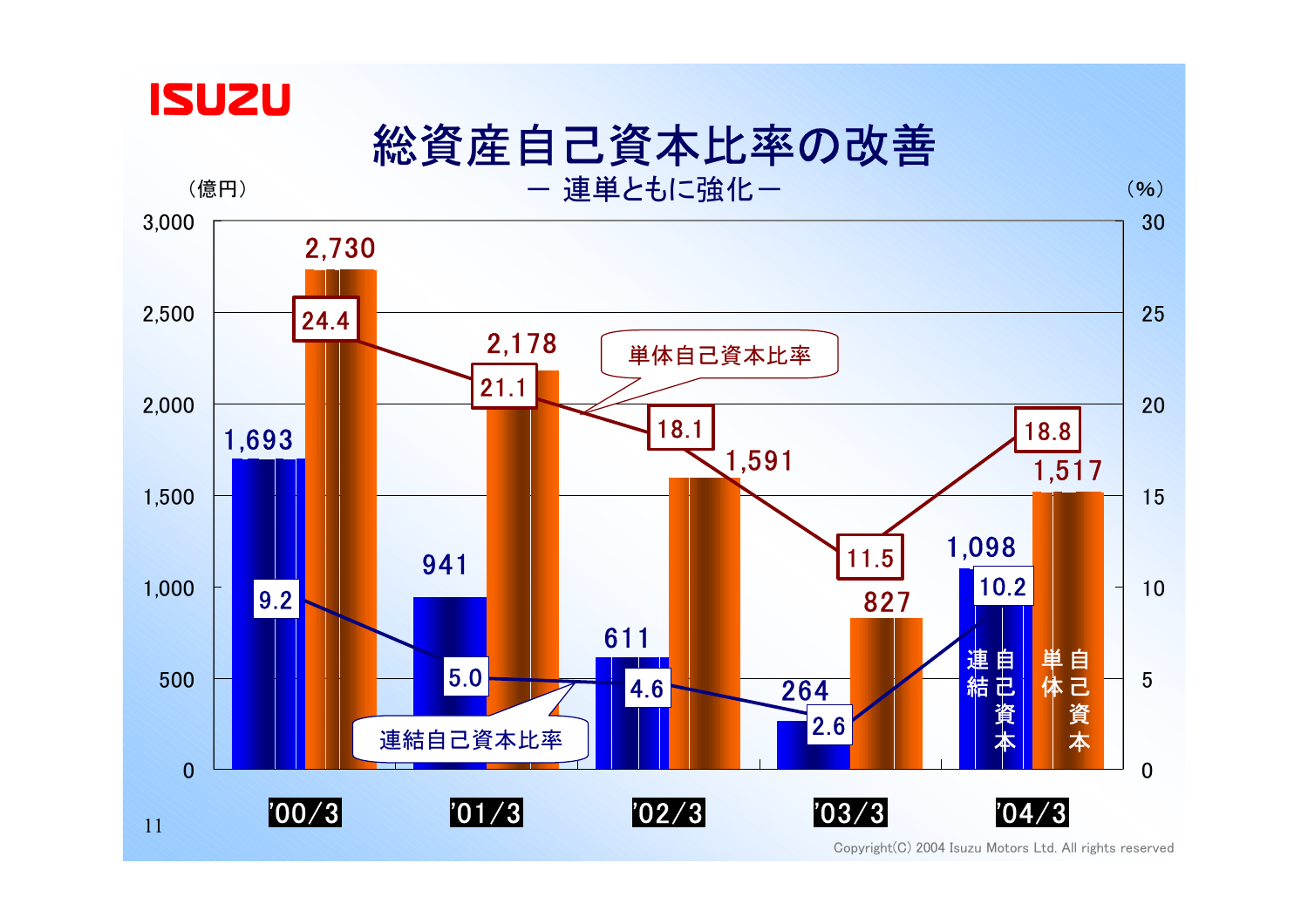

## 「新3ヵ年計画」目標値と実績 - 目標値を達成 -

| (億円)  | $03/3$ 期               | ' 04/3期   | ' 05 ⁄ 3期 |
|-------|------------------------|-----------|-----------|
| 売上高   | 12,700                 | 12,500    | 12,700    |
| (実績)  | (13, 494)              | (14, 303) |           |
| 営業利益  | 50                     | 500       | 600 以上    |
| (実績)  | (155)                  | (845)     |           |
| 当期利益  | $\blacktriangle$ 1,700 | 350       | 500 以上    |
| (実績)  | (A1, 443)              | (547)     |           |
| 有利子負債 | 5,600                  | 5,100     | 4,500     |
| (実績)  | 5,179)                 | (4,527)   |           |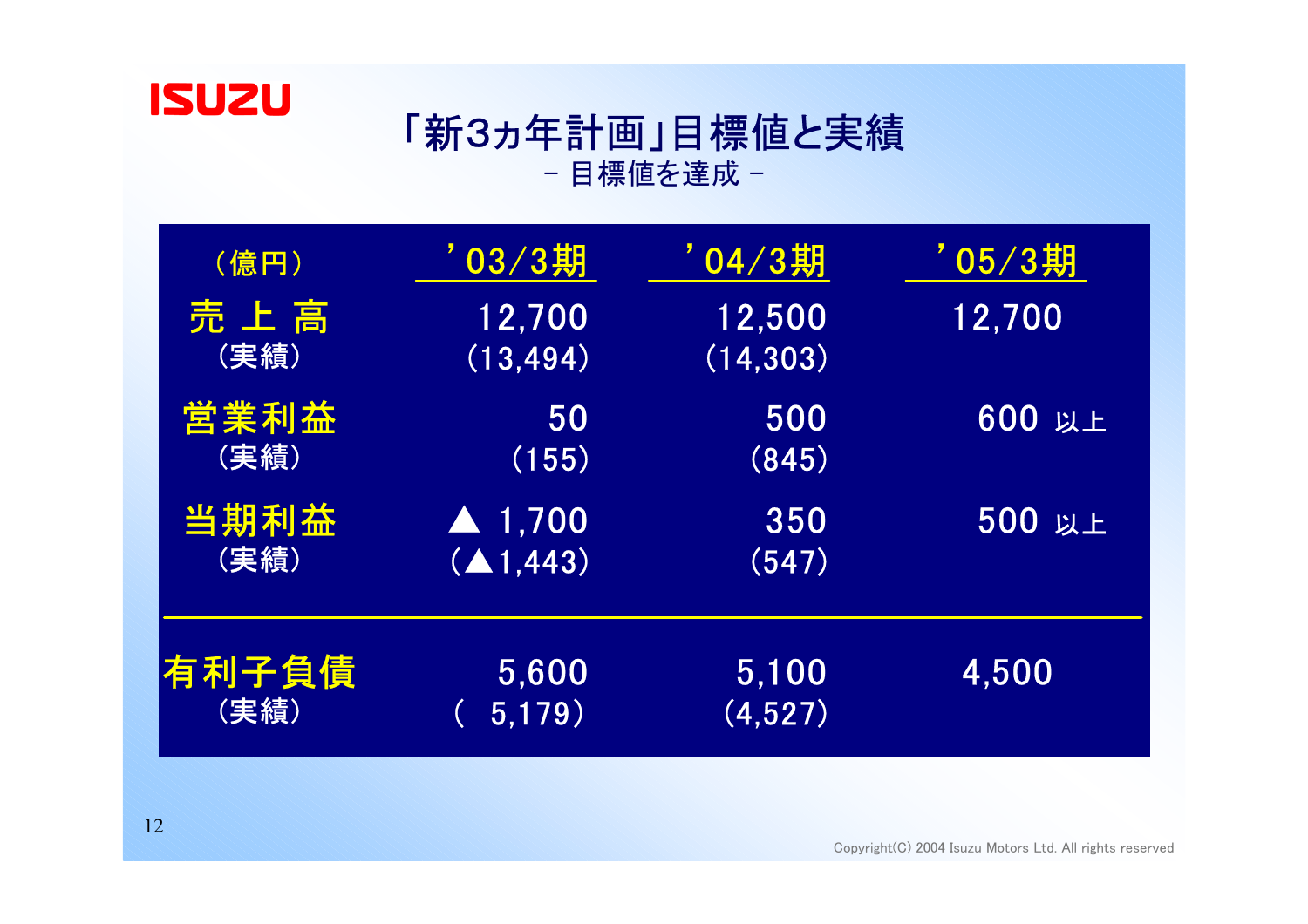

# 取締役副社長 & CFO Executive Vice President & CFO

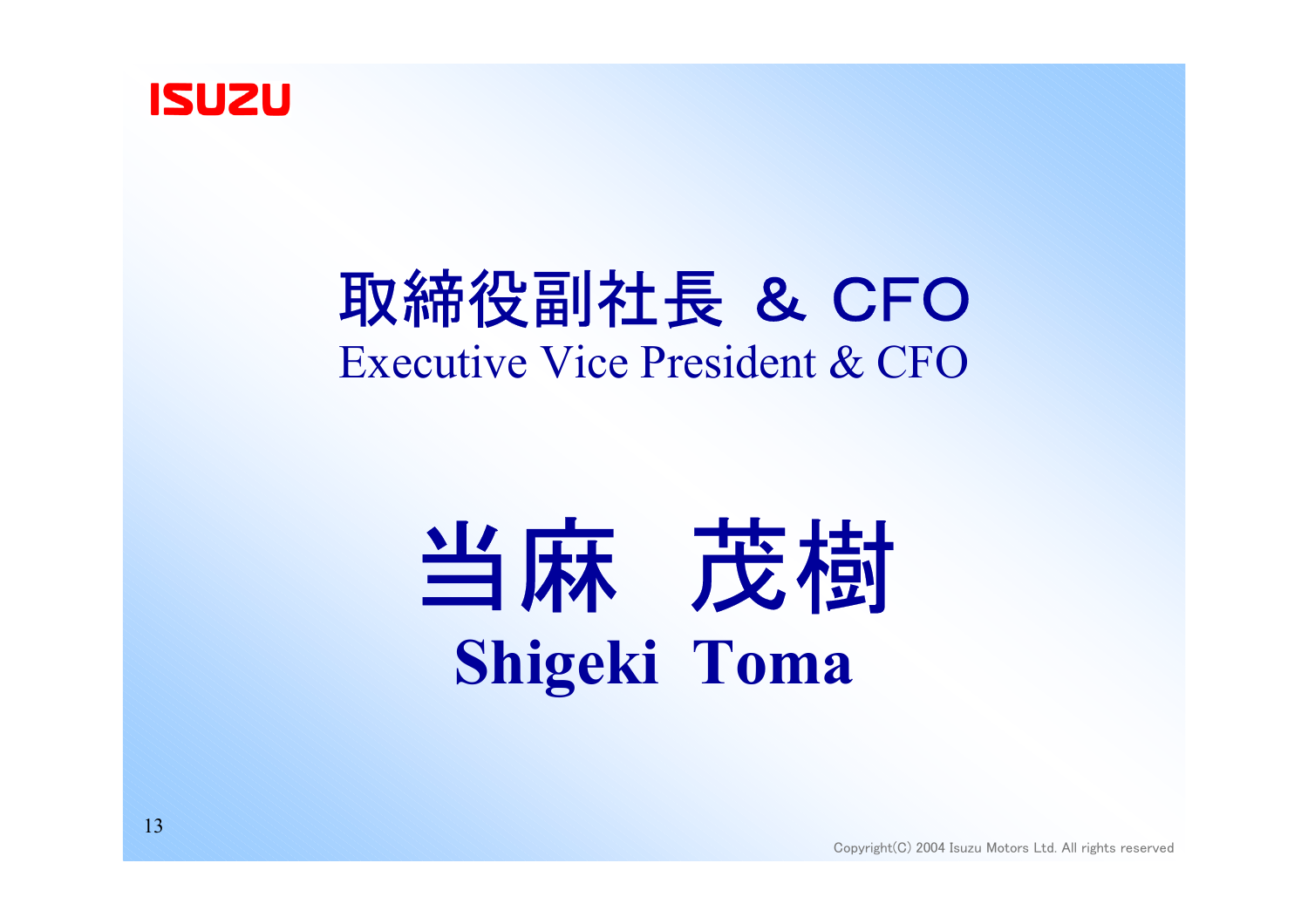

# 2. 2004/3月期 事業環境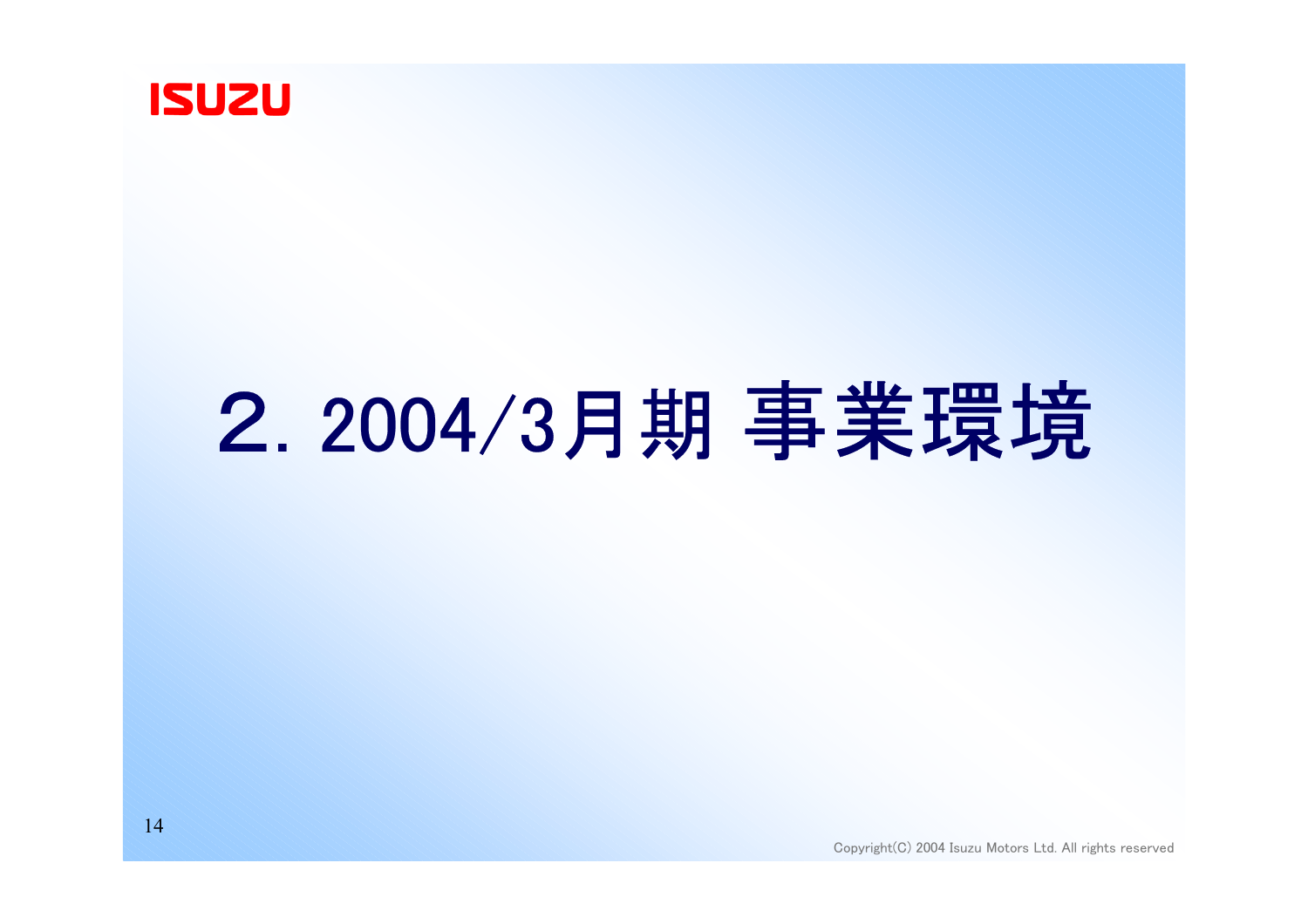

#### 国内全需・シェア - 普通 / 2-3トントラック -

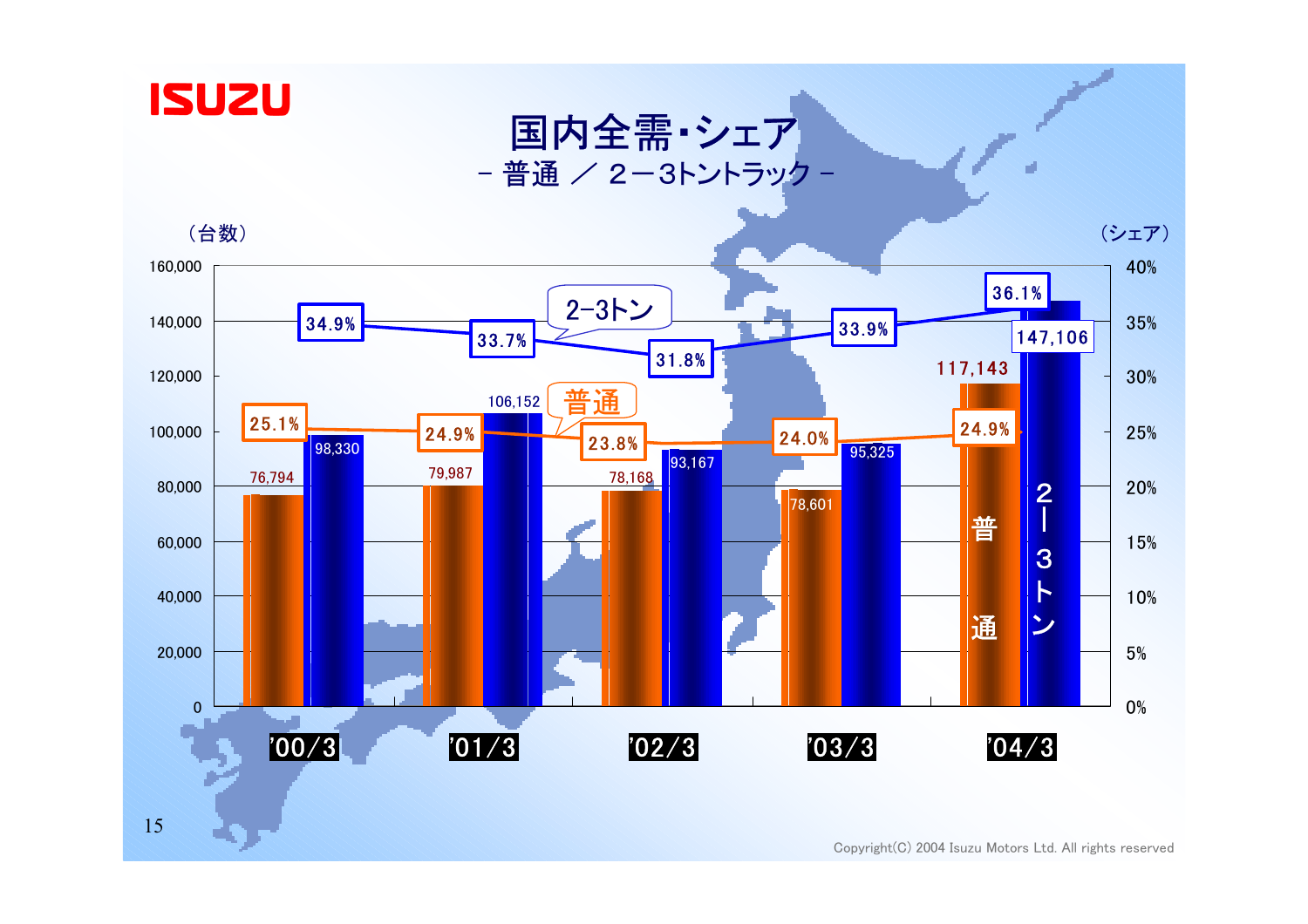

Copyright(C) 2004 Isuzu Motors Ltd. All rights reserved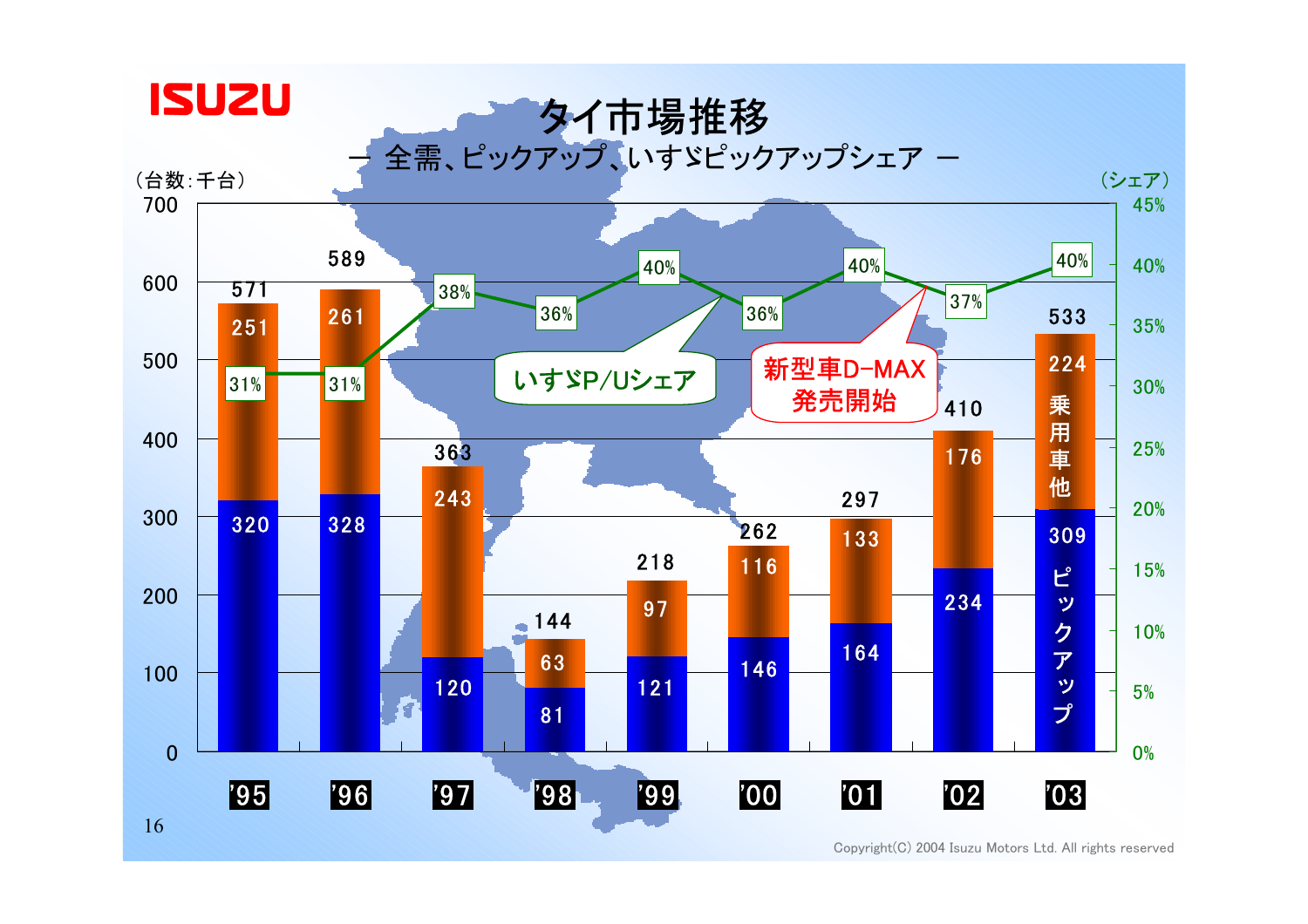

# 3. 2004/3月期 決算実績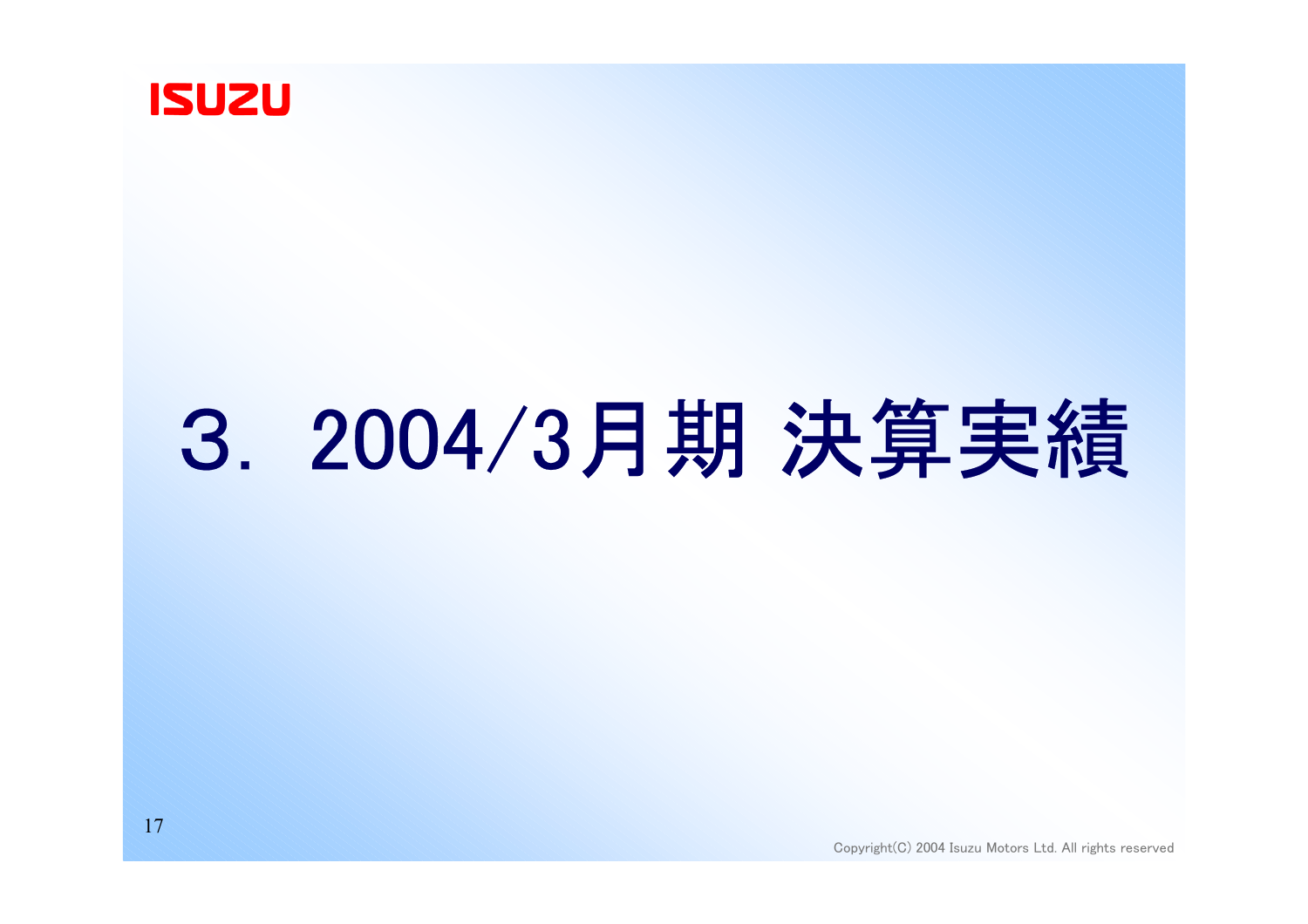

## '04/3月期 決算実績(連結) - 前年同期比較 -

| (億円) | '04/3期        | '03/3期                 | 増減       | 連単倍率 |
|------|---------------|------------------------|----------|------|
| 売上高  | <b>14.303</b> | 13.4941                | +809     | 1.61 |
| 営業利益 | 845           | 1551                   | $+690$   | 1.26 |
| 経常利益 | 8171          | $\blacktriangle$ 421   | $+859$   | 1.42 |
| 当期利益 | 547           | $\blacktriangle$ 1.443 | $+1.990$ | 1.41 |

| 【単体】  | '04/3期 | '03/3期         | 増減       |
|-------|--------|----------------|----------|
| 売 上 高 | 8.903  | 7.606          | $+1.297$ |
| 営業利益  | 670    | 131            | $+539$   |
| 経常利益  | 576    | 491            | $+527$   |
| 当期利益  | 389    | <b>A</b> 1.894 | $+2,283$ |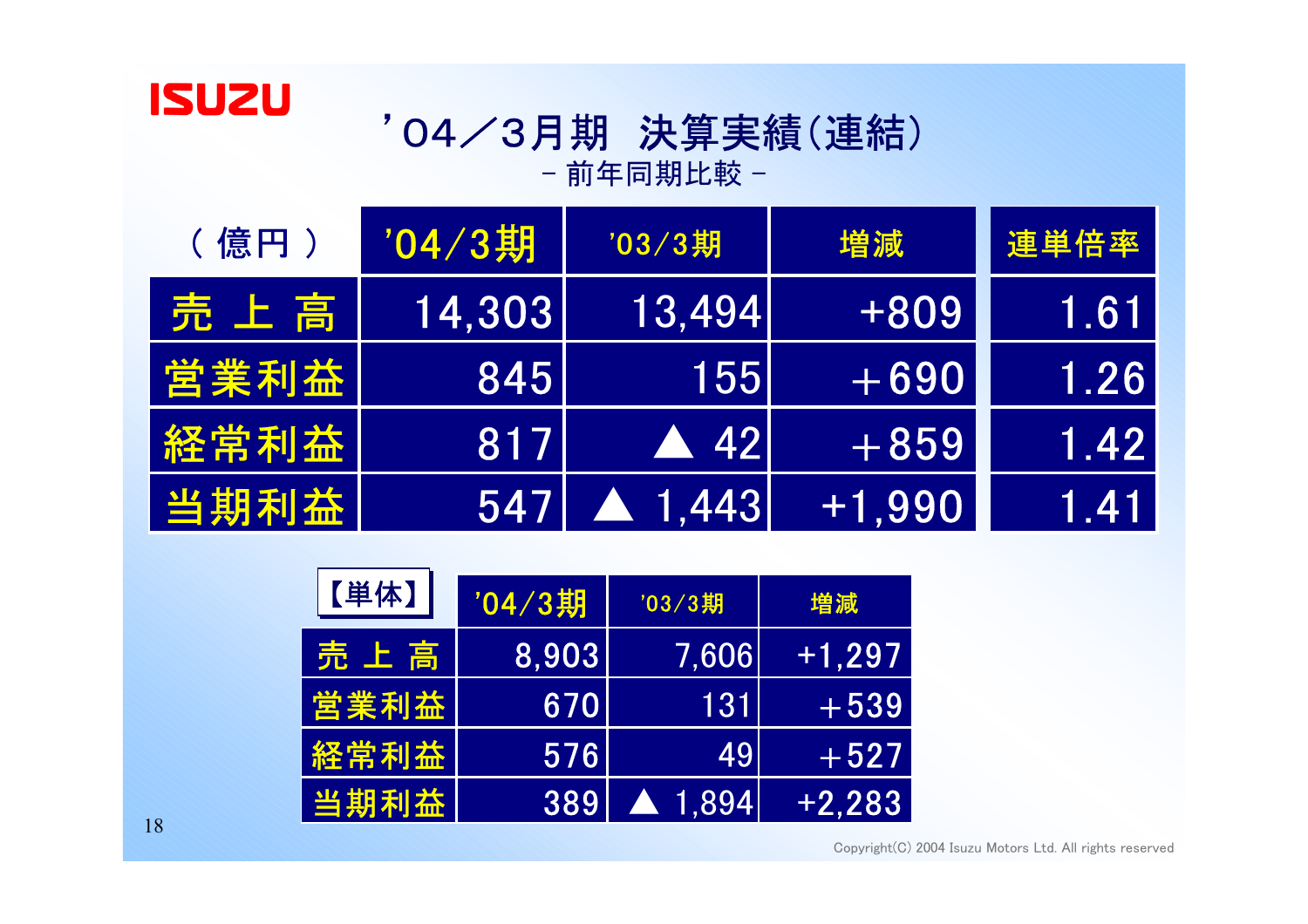

## '04/3月期 決算実績(連結) - 事業体別 売上高 -

| (億円) | '04/3期 | $'03/3$ 期           | 増減       |
|------|--------|---------------------|----------|
| 売上高  | 14,303 | 13.4941             | +809     |
| 営業利益 | 8451   | 1551                | $+690$   |
| 経常利益 | 817    | $\blacktriangle$ 42 | $+859$   |
| 当期利益 | 547    | ▲ 1.4431            | $+1,990$ |

|    |            | '04/3期                        | '03/3期                    | 増減                |
|----|------------|-------------------------------|---------------------------|-------------------|
|    | いすゞ単体      | 8,903                         | 7,606                     | $+1,297$          |
| 事業 | 国内販社       | 4,712                         | 3,522                     | $+1,190$          |
| 体  | 北米         | 2,355                         | 2,815                     | 460<br>A          |
| 別  | ISPOL/DMAX |                               | 1,481                     | $\triangle$ 1,481 |
| 売  | アセアン       | 2,333                         | 1,238                     | $+1,095$          |
| 上高 | その他        | 1,856                         | 1,844                     | $+12$             |
|    | 連結調整       | 5,856<br>$\blacktriangledown$ | 5,012<br>$\blacktriangle$ | 844               |
|    | 計<br>合     | 14,303                        | 13,494                    | $+809$            |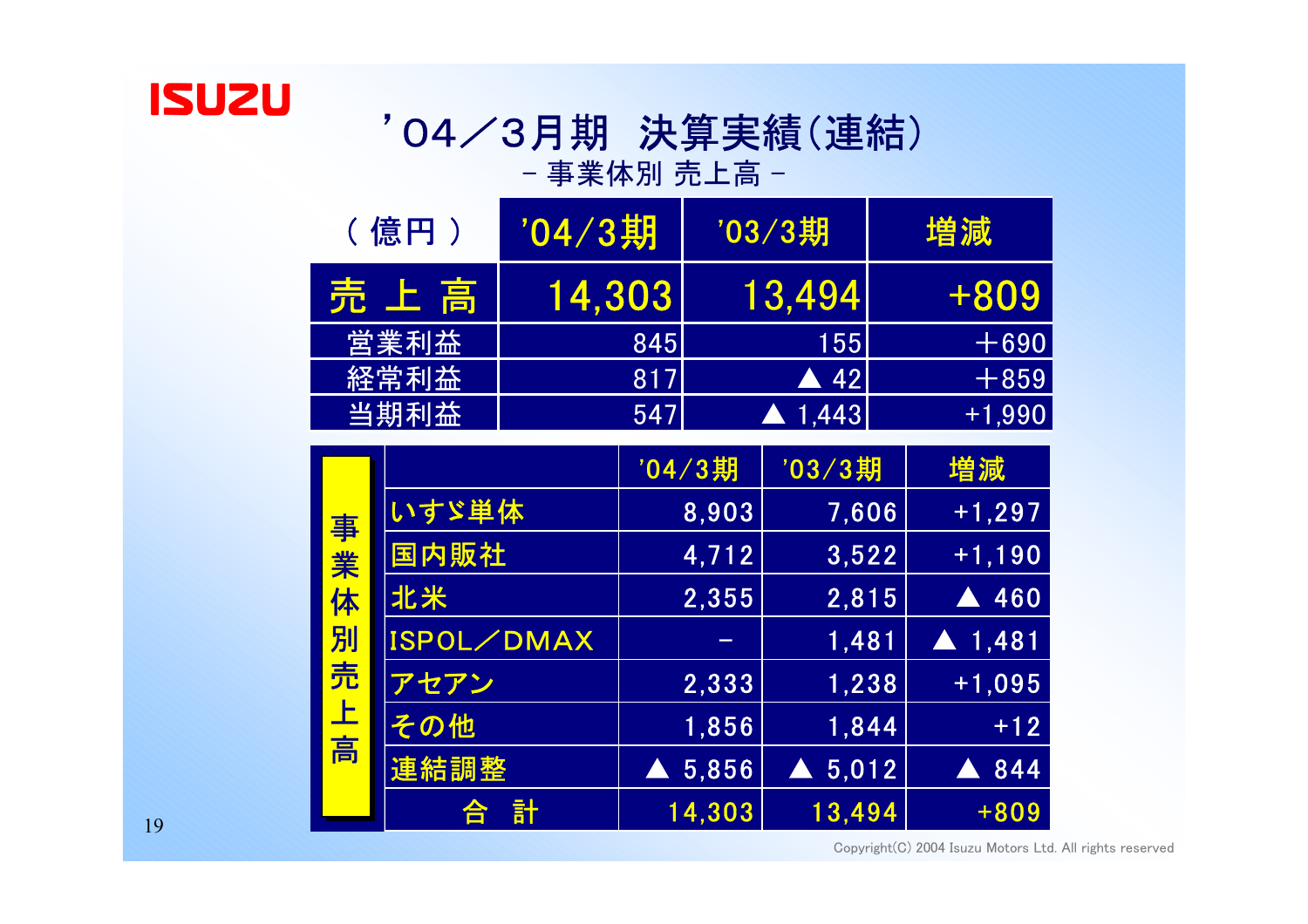

#### '04/3月期 決算実績(連結) - 事業体別 営業利益(前期比) -

|        | (億円)              | $\overline{04/3$ 期 |        |         | 03/3期                     |     | 増減                  |
|--------|-------------------|--------------------|--------|---------|---------------------------|-----|---------------------|
|        | 売上高               |                    | 14,303 |         | 13,494                    |     | $+809$              |
|        | 営業利益              |                    | 845    |         | 155                       |     | 690                 |
|        | 経常利益              |                    | 817    |         | $\triangle$ 42            |     | $+859$              |
|        | 当期利益              |                    | 547    |         | 1,443<br>$\blacktriangle$ |     | $+1,990$            |
|        |                   |                    |        | '04/3期  | '03/3期                    |     | 増減                  |
| 事      | いすゞ単体             |                    |        | 670     |                           | 131 | $+539$              |
| 業      | 国内販社              |                    |        | 75      |                           | 35  | $+40$               |
| 体      | 北米                |                    |        | 14<br>A | A                         | 240 | $+226$              |
| 別<br>営 | <b>ISPOL/DMAX</b> |                    |        | -       |                           | 78  | $\blacktriangle$ 78 |
| 業      | アセアン              |                    |        | 72      |                           | 27  | $+45$               |
| 利      | その他               |                    |        | 58      |                           | 29  | $+29$               |
| 益      | 連結調整              |                    |        | 16      |                           | 95  | 111<br>A            |
|        | 合                 | 計                  |        | 845     |                           | 155 | +690                |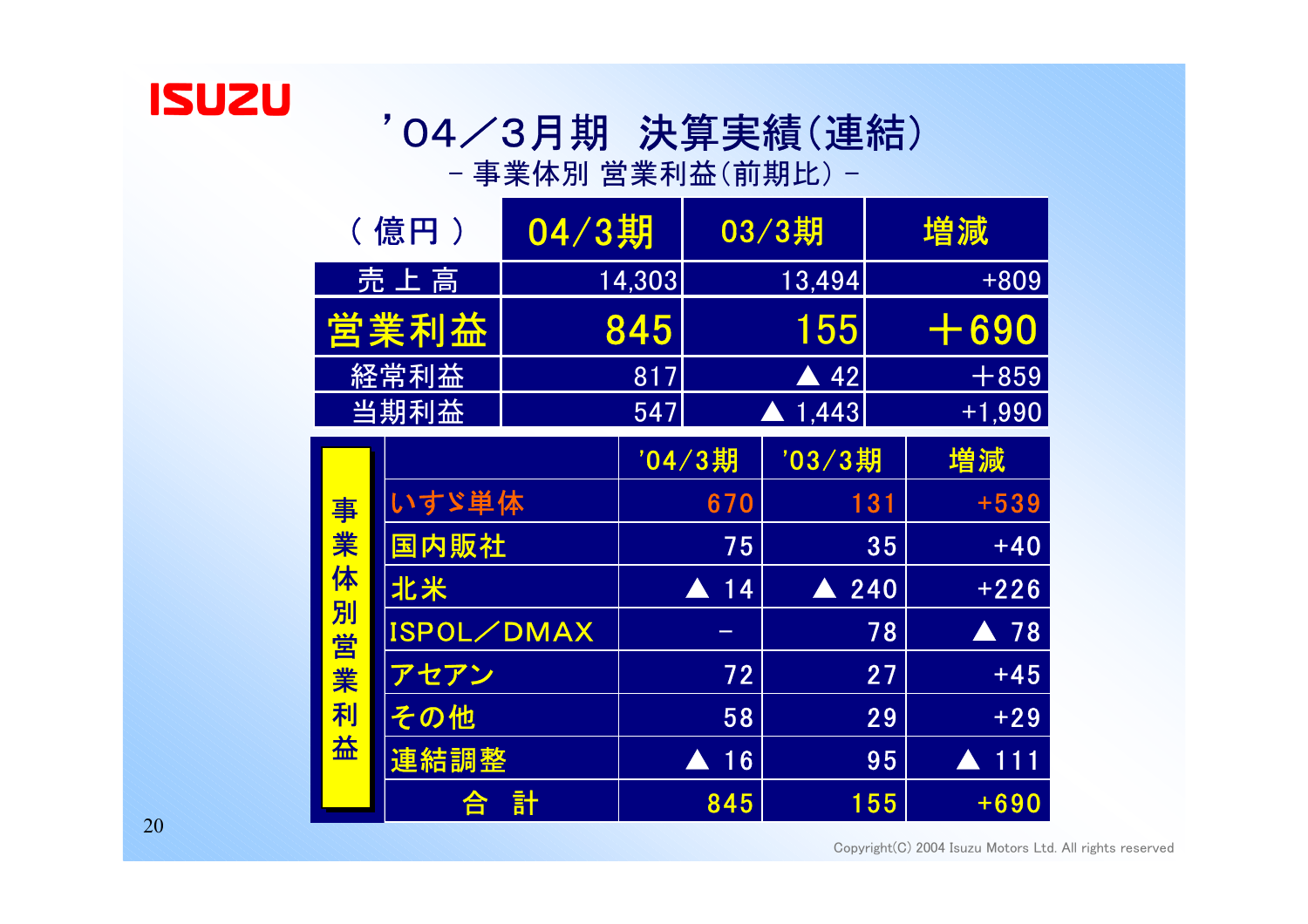

### '04/3月期 決算実績(単体) - 営業利益の前年同期増減分析 -



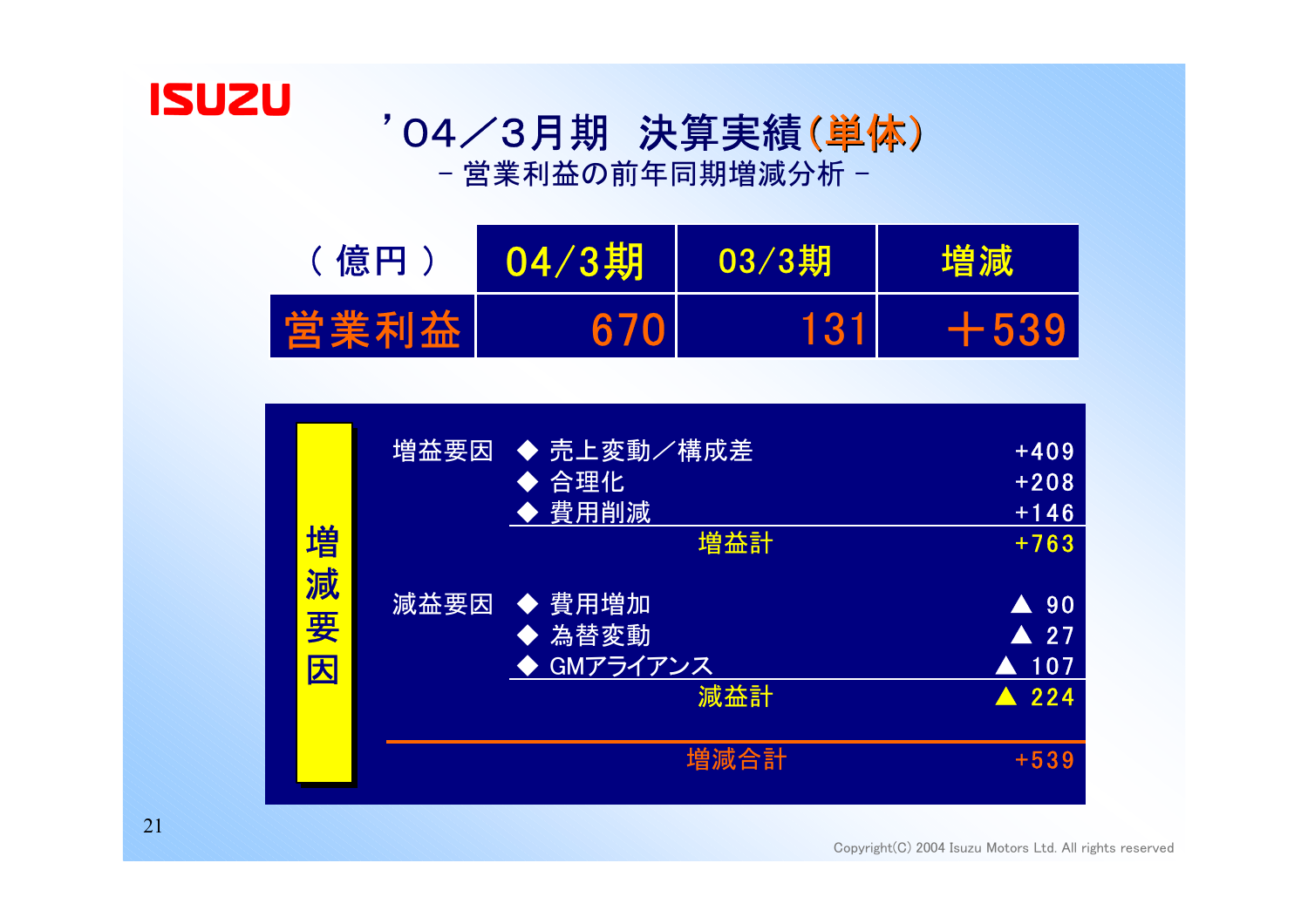

### '04/3月期 決算実績(連結) - 経常/当期利益 増減分析 −

| (億円) | $04/3$ 期 | $03/3$ 期            | 増減        |
|------|----------|---------------------|-----------|
| 売上高  | 14,303   | 13.494              | $+809$    |
| 営業利益 | 845      | 1551                | $\pm 690$ |
| 経常利益 | 817      | $\blacktriangle$ 42 | EF 859    |
| 当期利益 | 547      | <b>A</b> 1.443      | +1.990    |

|        | 営業利益増減               | $+690$              |
|--------|----------------------|---------------------|
| 経      | 増益要因 ◆ 持分法損益         | $+111$              |
| 常      | <b> 金融収支</b>         | $+58$               |
| 利<br>益 | 合計                   | $+859$              |
|        | 経常利益増減               | $+859$              |
| 当      | ◆ 前期リストラ損失<br>増益要因   | $+1,401$            |
| 期      | ◆ 上場株式等売却益           | $+55$               |
|        | ◆ 北米関係会社整理損失<br>減益要因 | $\blacktriangle$ 78 |
| 利      | ◆ 固定資産処分損等           | 164                 |
| 益      | ◆ その他                | 83<br>A             |
|        | 合計                   | $+1,990$            |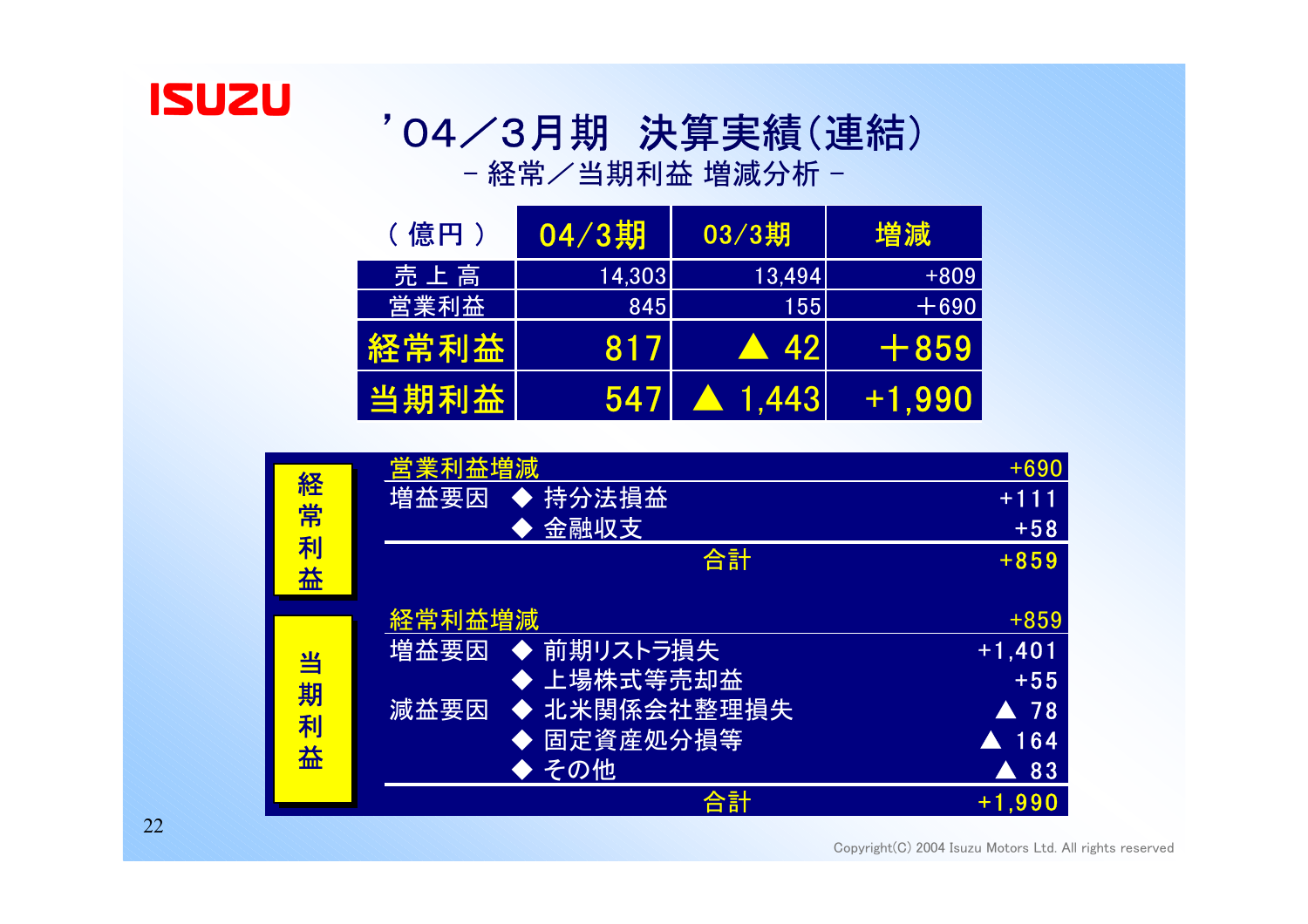

## 有利子負債残高推移(連結)

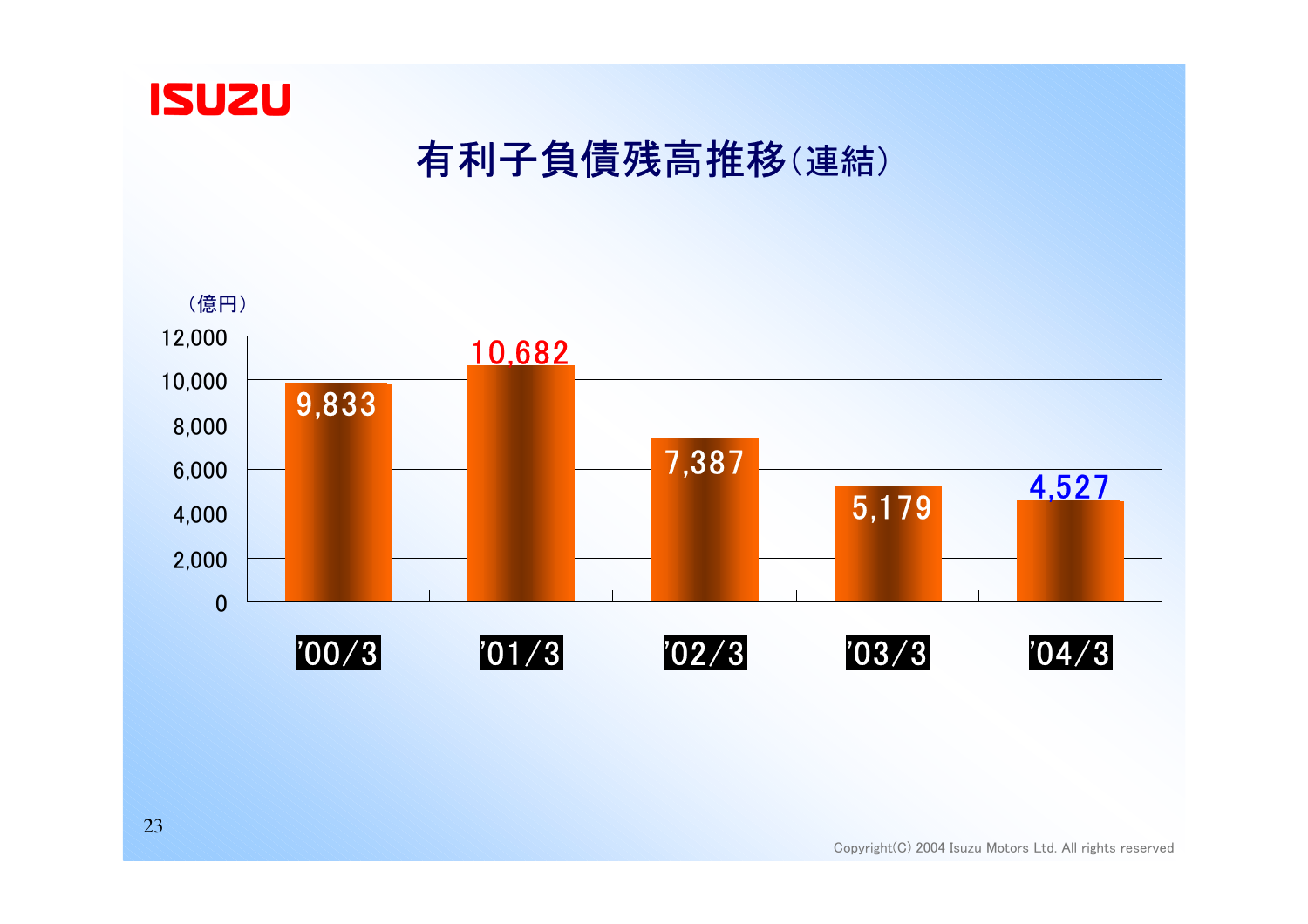

自己資本の改善 - 連結資本合計推移 -

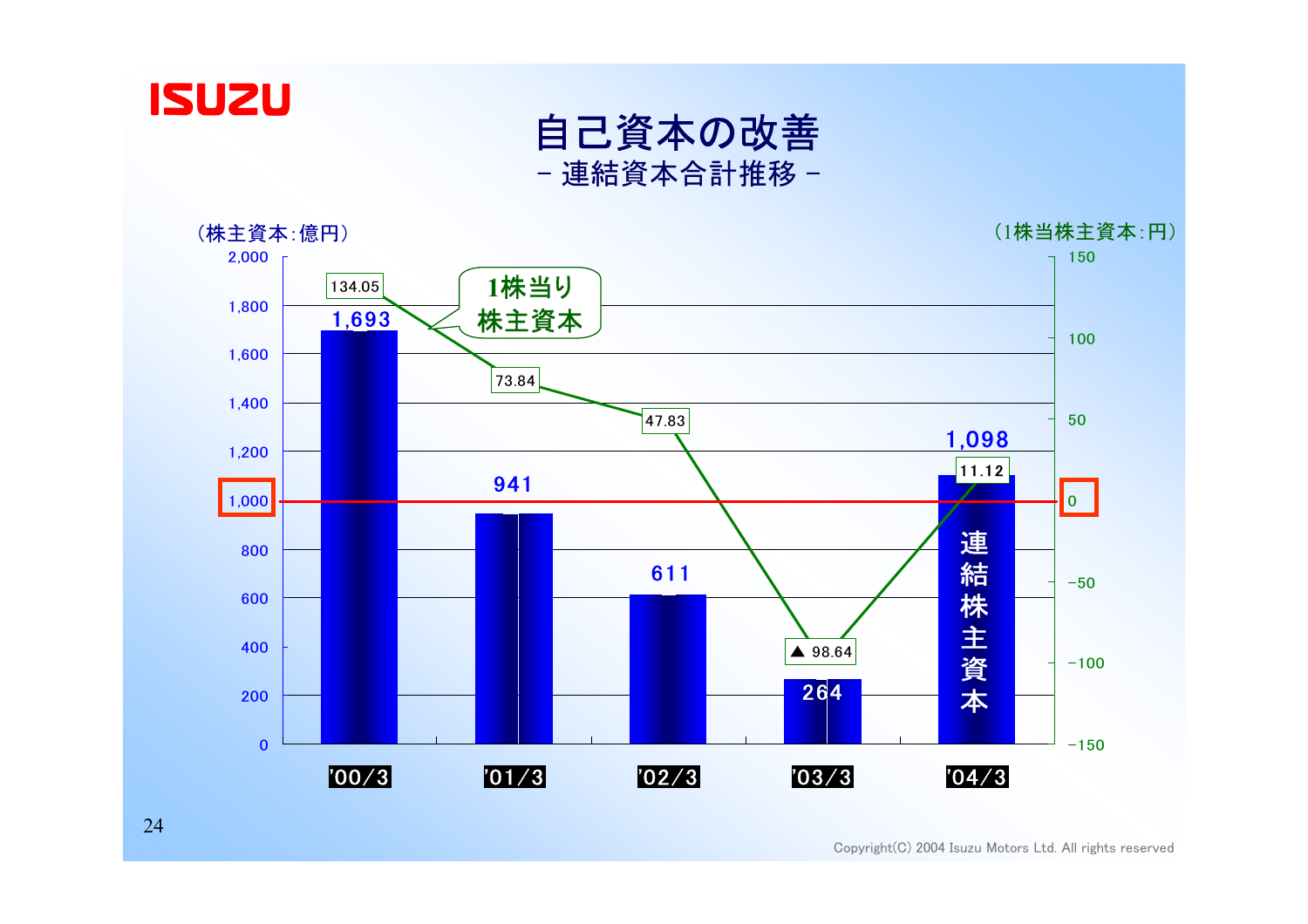

在庫金額の推移

| 通期連結総在庫 |  |
|---------|--|
|---------|--|











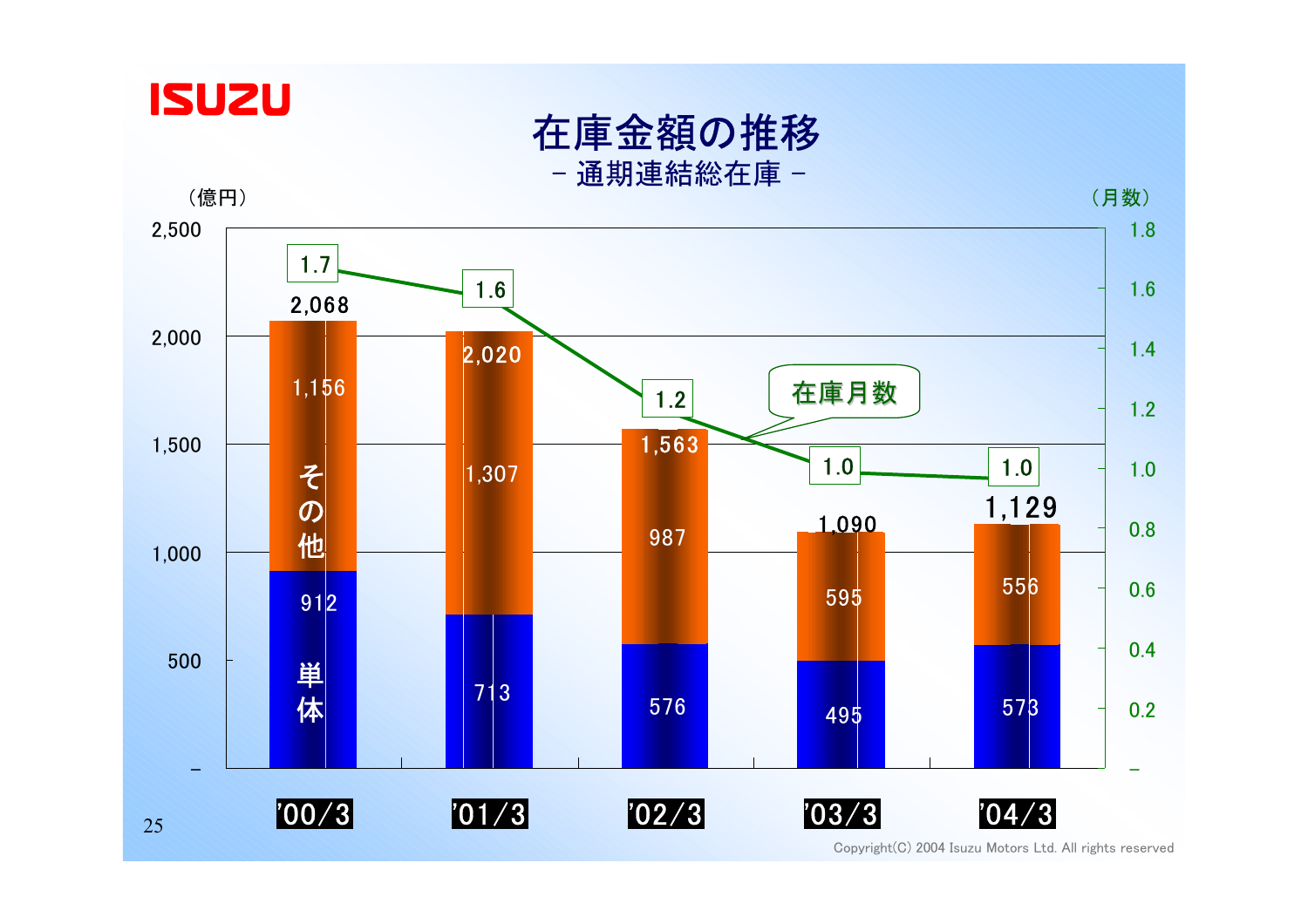

# 収益基盤の確立

売上高固定費率推移(単体) -

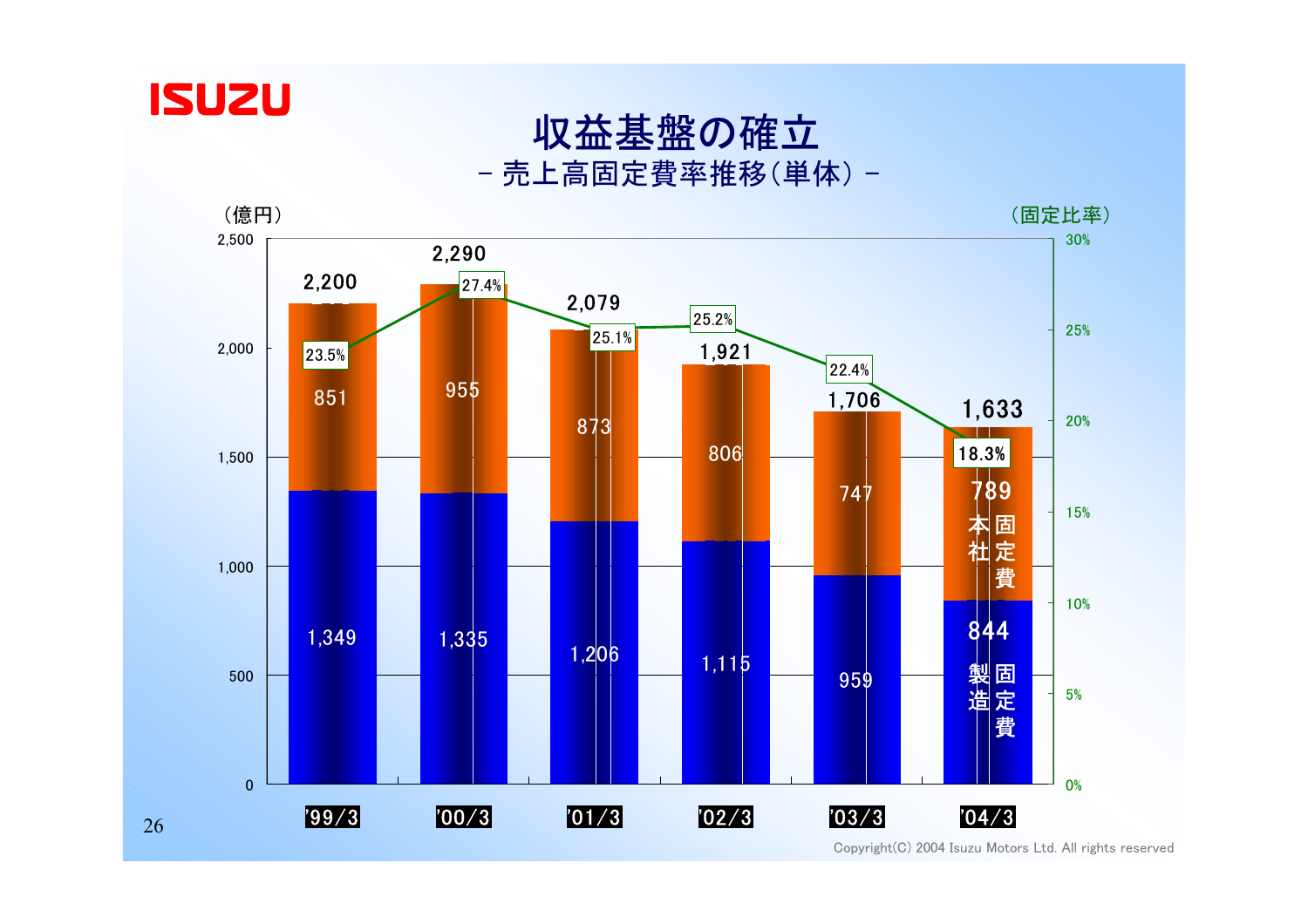

# 4. 2005/3月期 決算見通し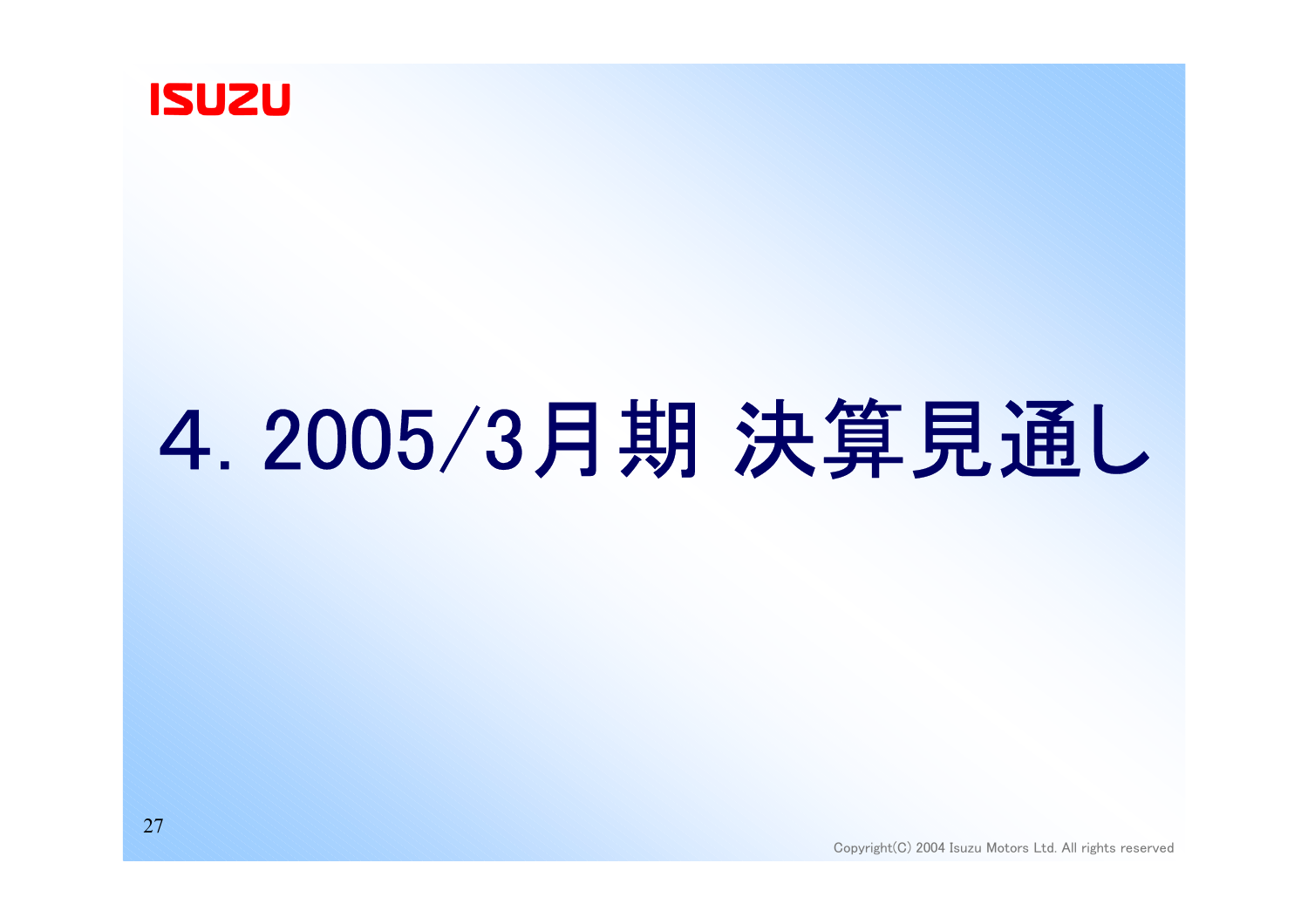

## 排ガス規制影響と国内全需見通し

- 普通トラック全需イメージ -

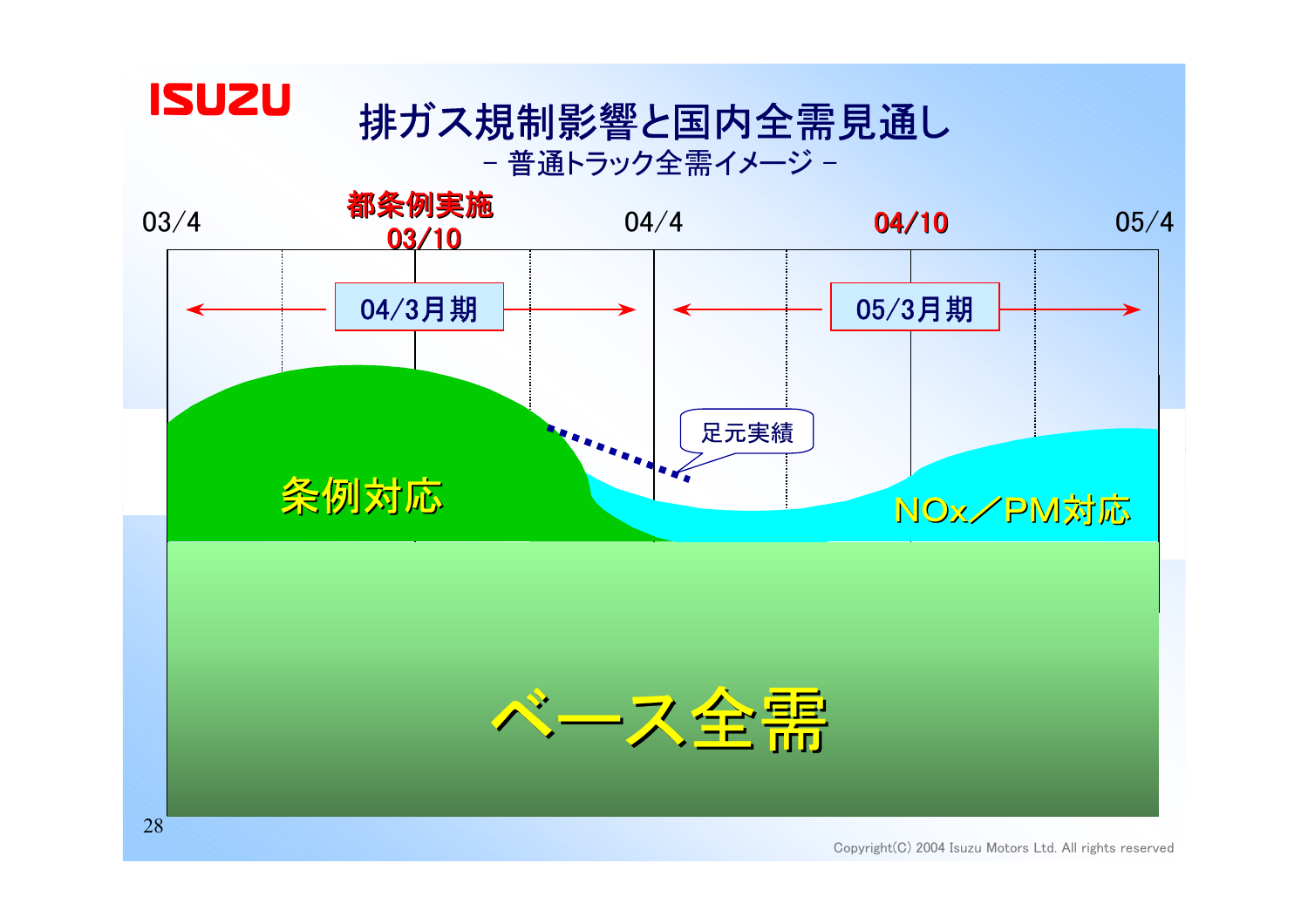



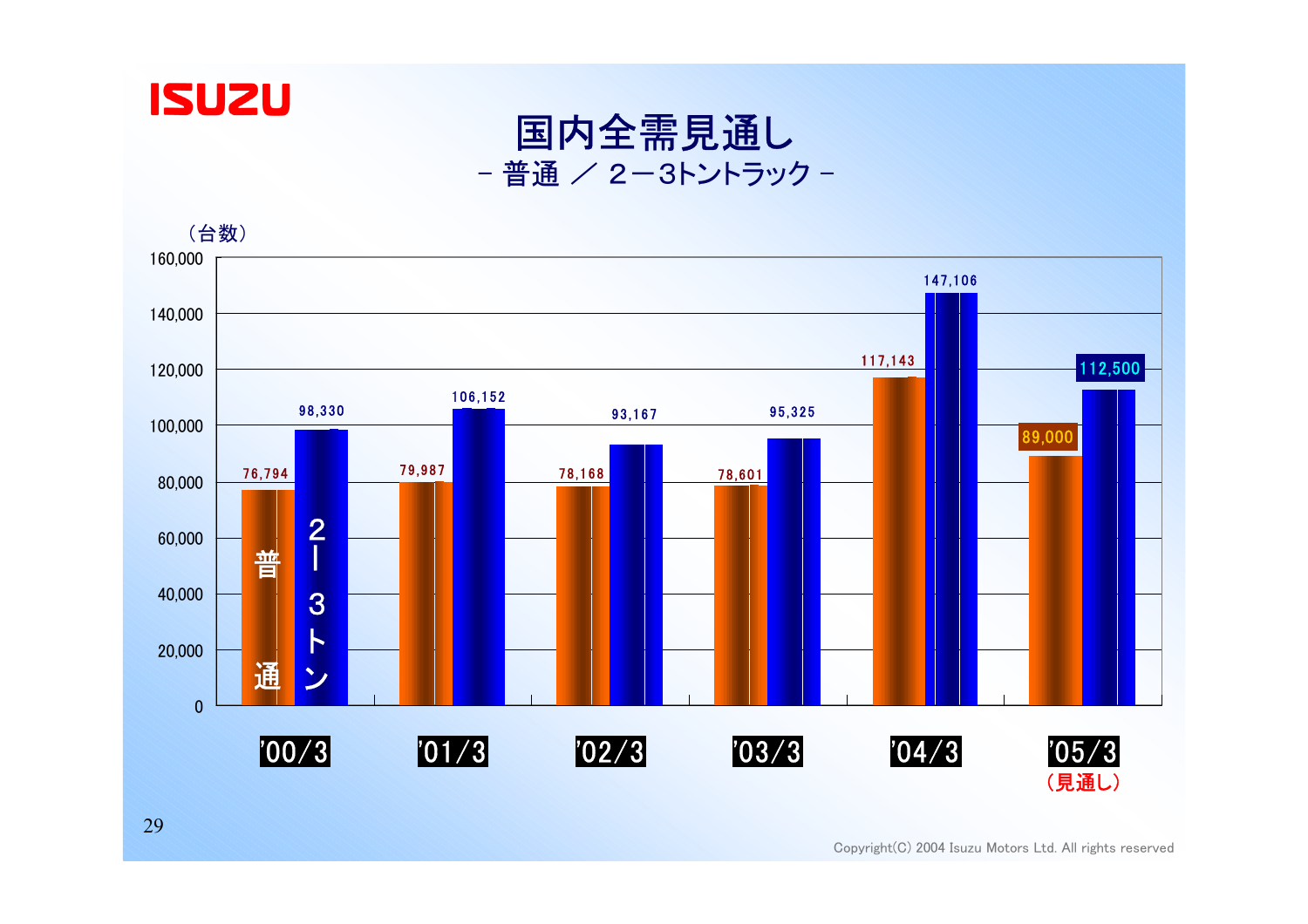

## '05/3月 決算見通し(連結) - 前年同期比較 -

| (億円) | '05/3期 | '04/3期 | 増減                   | 新3ヵ年   | 増減      |
|------|--------|--------|----------------------|--------|---------|
| 売上高  | 13,500 | 14,303 | ▲ 803                | 12,700 | $+800$  |
| 営業利益 | 7001   | 845    | $\blacktriangle$ 145 | 6001   | $+100$  |
| 経常利益 | 6501   | 817    | 167                  | $\sim$ |         |
| 当期利益 | 500    | 5471   | 47                   | 500    | $\pm 0$ |

#### ※ 為替前提: 05年3月期:105円/\$

| 【単体】         | '05/3期      | '04/3期 | 増減                     | 新3ヵ年  | 増減      |
|--------------|-------------|--------|------------------------|-------|---------|
| 売上高          | 7,700       | 8,903  | $\blacktriangle$ 1.203 | 7,000 | $+700$  |
| 営業利益         | 5001        | 6701   | A 170                  | 500   | $\pm 0$ |
| <b> 経常利益</b> | 4501        | 576    | <b>AM126</b>           |       |         |
| 当期利益         | <b>4001</b> | 3891   | $+11$                  | 400   | $\pm 0$ |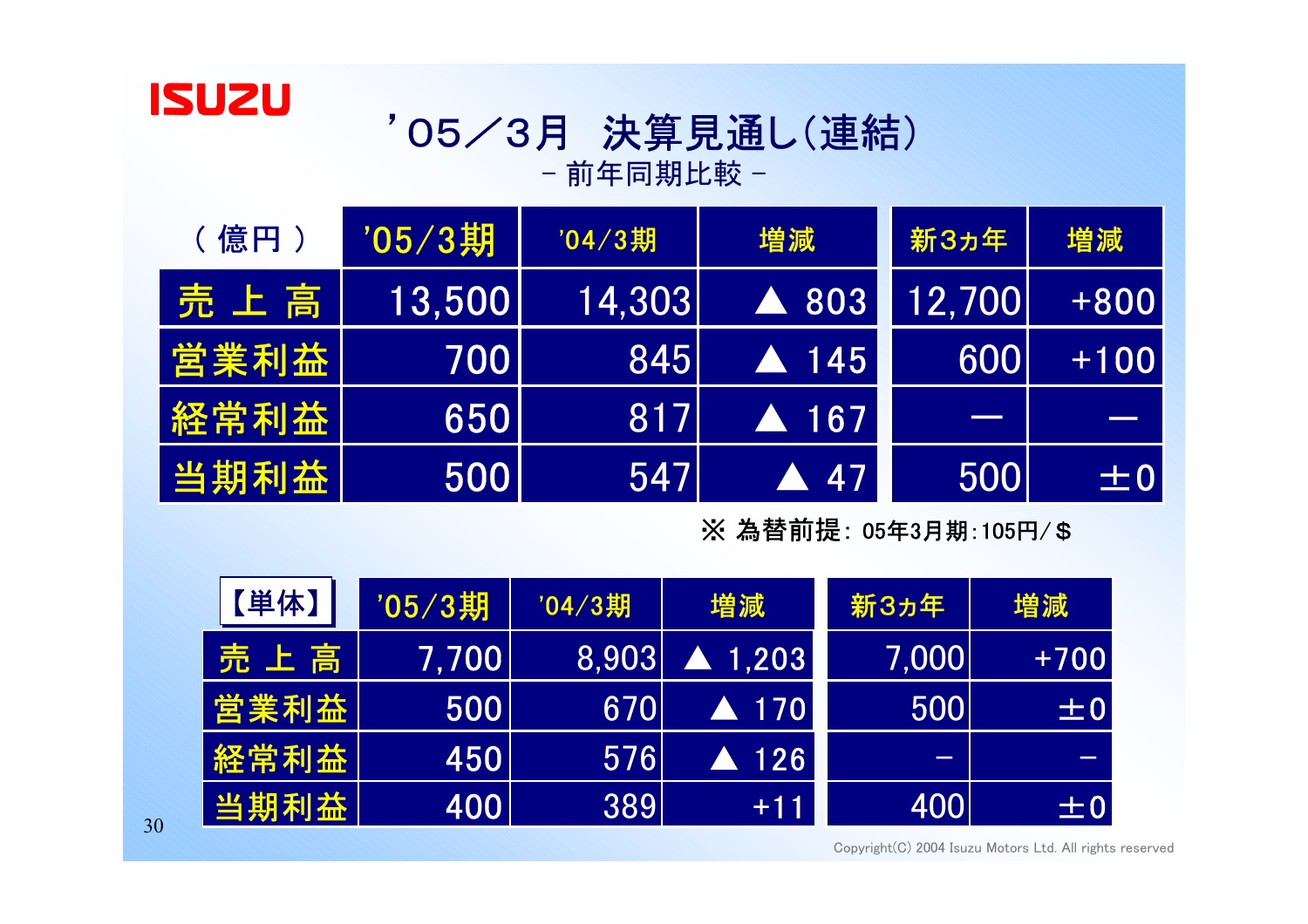

実績/見通し vs 新3ヵ年計画

ー 連結営業利益 ー

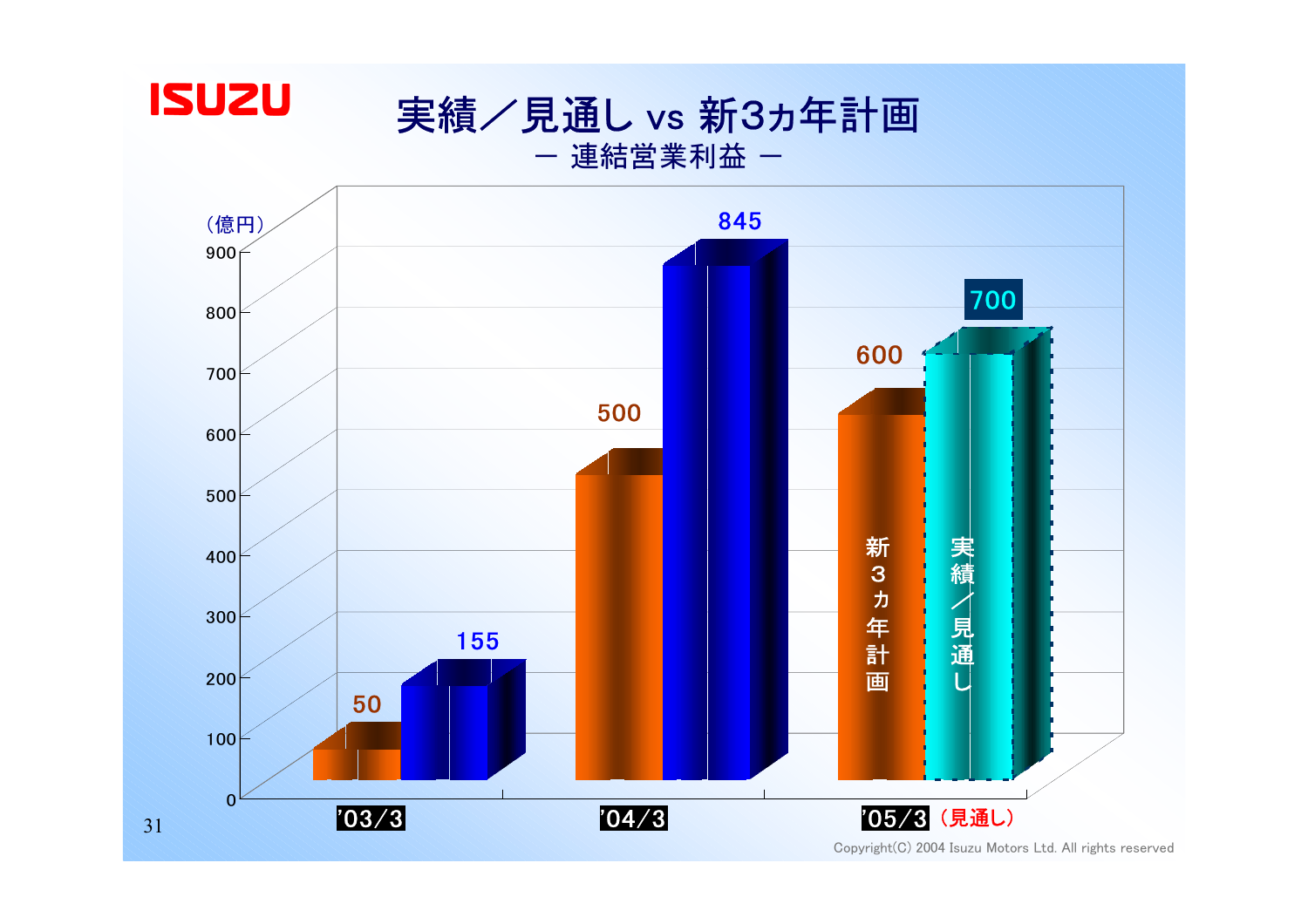

### '05/3月 決算見通し(連結) -事業体別 売上高 -

| (億円) | '05/3期 | '04/3期 | 増減                   |
|------|--------|--------|----------------------|
| 売上高  | 13,500 | 14,303 | 803                  |
| 営業利益 | 700    | 845    | $\blacktriangle$ 145 |
| 経常利益 | 650    | 817    | . 167                |
| 当期利益 | 500    | 547    | <b>47</b>            |

|                  |        | 05/3期  | 04/3期  | 増減                     |
|------------------|--------|--------|--------|------------------------|
| 事<br>業<br>体<br>別 | いすゞ単体  | 7,700  | 8,903  | $\blacktriangle$ 1,203 |
|                  | 国内販社   | 3,700  | 4,712  | $\blacktriangle$ 1,012 |
|                  | 北米     | 2,300  | 2,355  | 55<br>A                |
| 売                | アセアン   | 3,000  | 2.333  | $+667$                 |
| 上<br>高           | その他    | 1,500  | 1,856  | 356                    |
|                  | 連結調整   | 4,700  | 5,856  | $+1,156$               |
|                  | 計<br>合 | 13,500 | 14,303 | 803                    |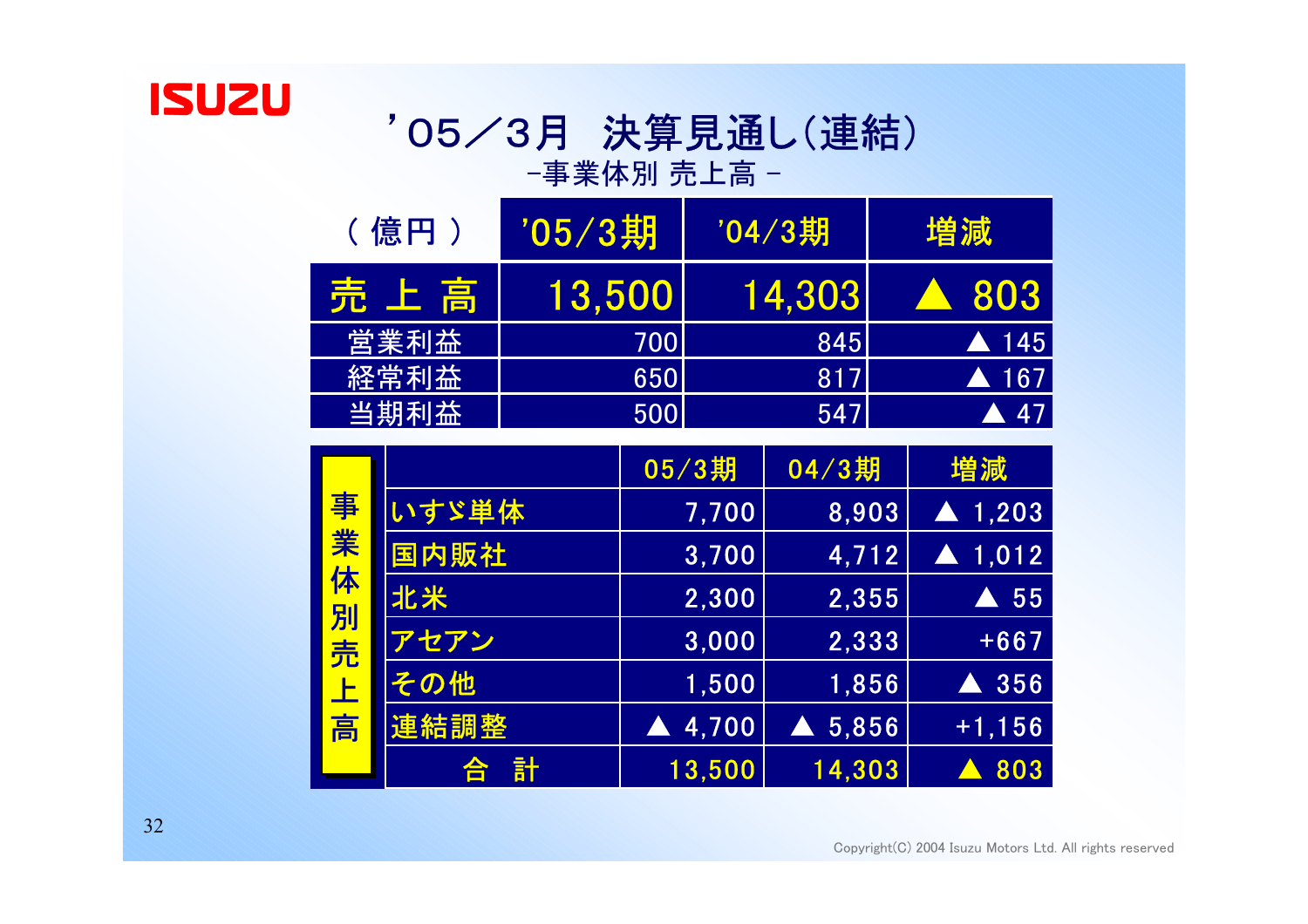

# '05/3月 決算見通し(連結)

-事業体別 営業利益 -

| (億円) | '05/3期 | $04/3$ 期 | 増減        |
|------|--------|----------|-----------|
| 売上高  | 13,500 | 14,303   | A 803     |
| 営業利益 | 700    | 845      | 145       |
| 経常利益 | 6501   | 817      | 167       |
| 当期利益 | 500    | 547      | <b>47</b> |

|       |        | 05/3期   | 04/3期   | 増減                 |
|-------|--------|---------|---------|--------------------|
| 事業体   | いすゞ単体  | 500     | 670     | 170                |
|       | 国内販社   | 70      | 75      | $\blacktriangle$ 5 |
|       | 北米     | 10      | 14<br>A | $+24$              |
|       | アセアン   | 120     | 72      | $+48$              |
| 別営業利益 | その他    | 30      | 58      | $\triangle$ 28     |
|       | 連結調整   | 30<br>A | 16<br>A | 14                 |
|       | 計<br>合 | 700     | 845     | 145                |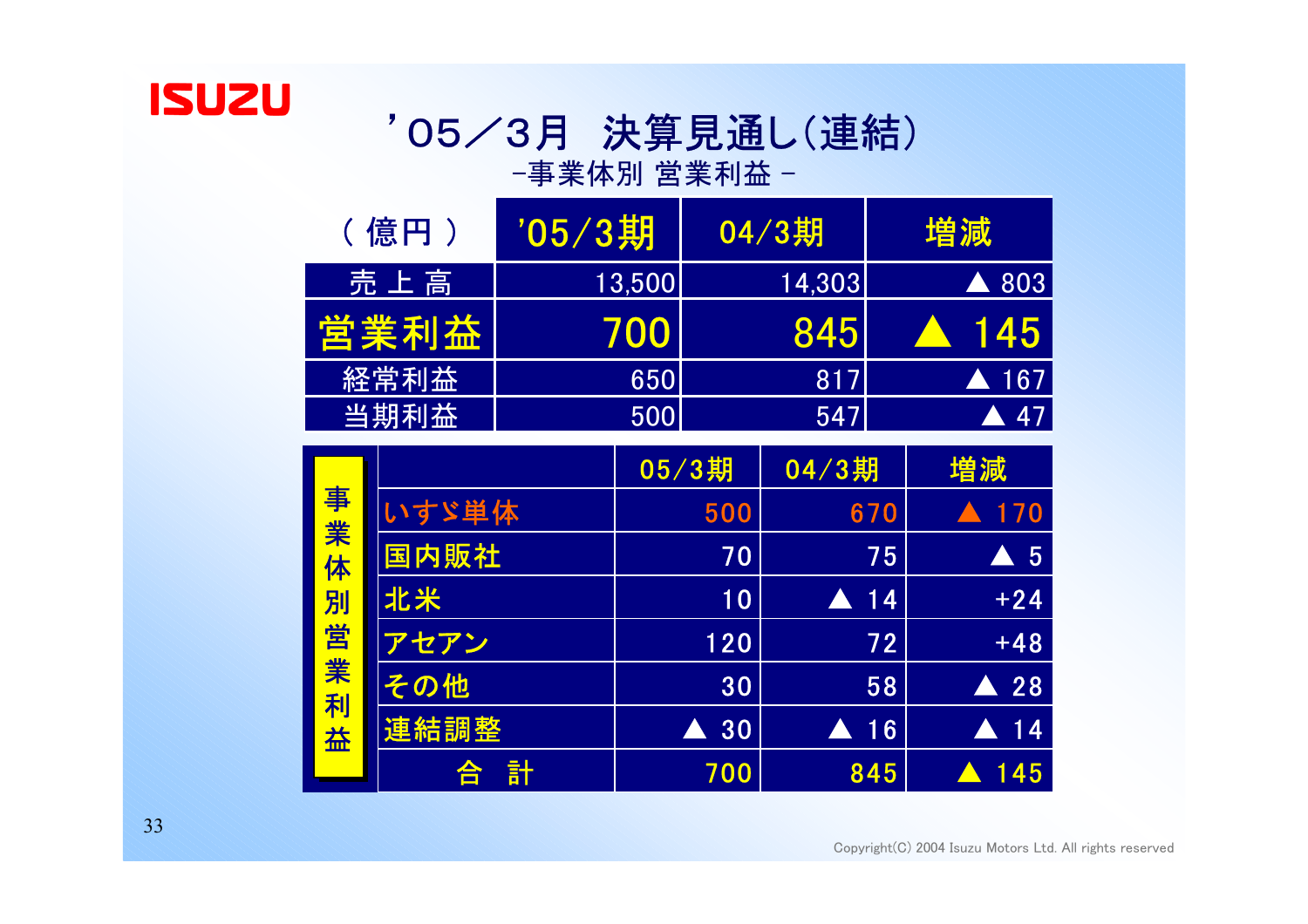

#### '05/3月期 決算見通し(単体) - 営業利益の前年同期増減分析 -



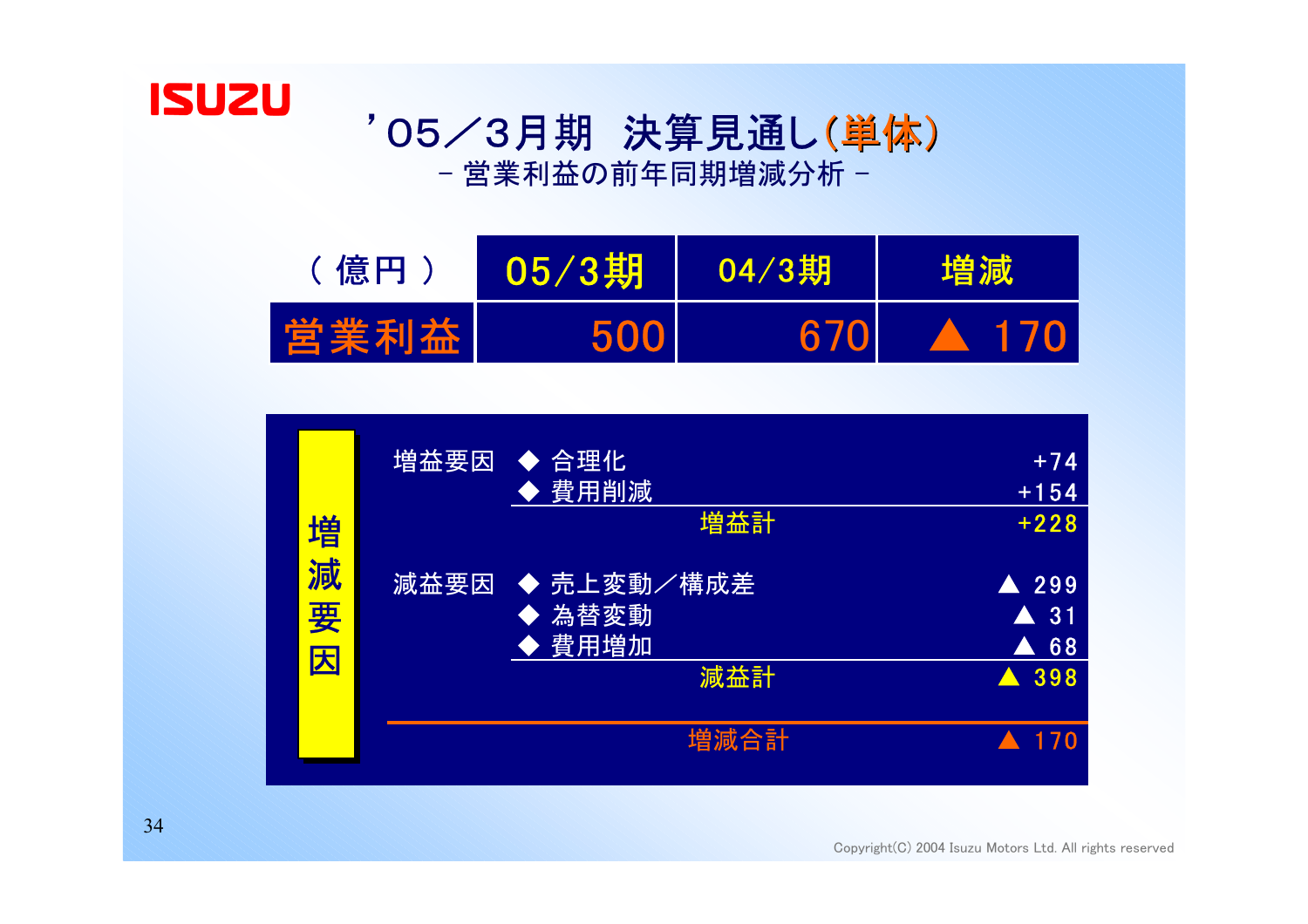

#### '05/3月 決算見通し(連結) - 経常/当期利益 増減分析 −

| (億円) | '05/3期 | $04/3$ 期 | 増減                   |
|------|--------|----------|----------------------|
| 売上高  | 13,500 | 14,303   | $\triangle$ 803      |
| 営業利益 | 700    | 845      | $\blacktriangle$ 145 |
| 経常利益 | 650    | 817      | 167                  |
| 当期利益 | 500    | 547      | - 47                 |

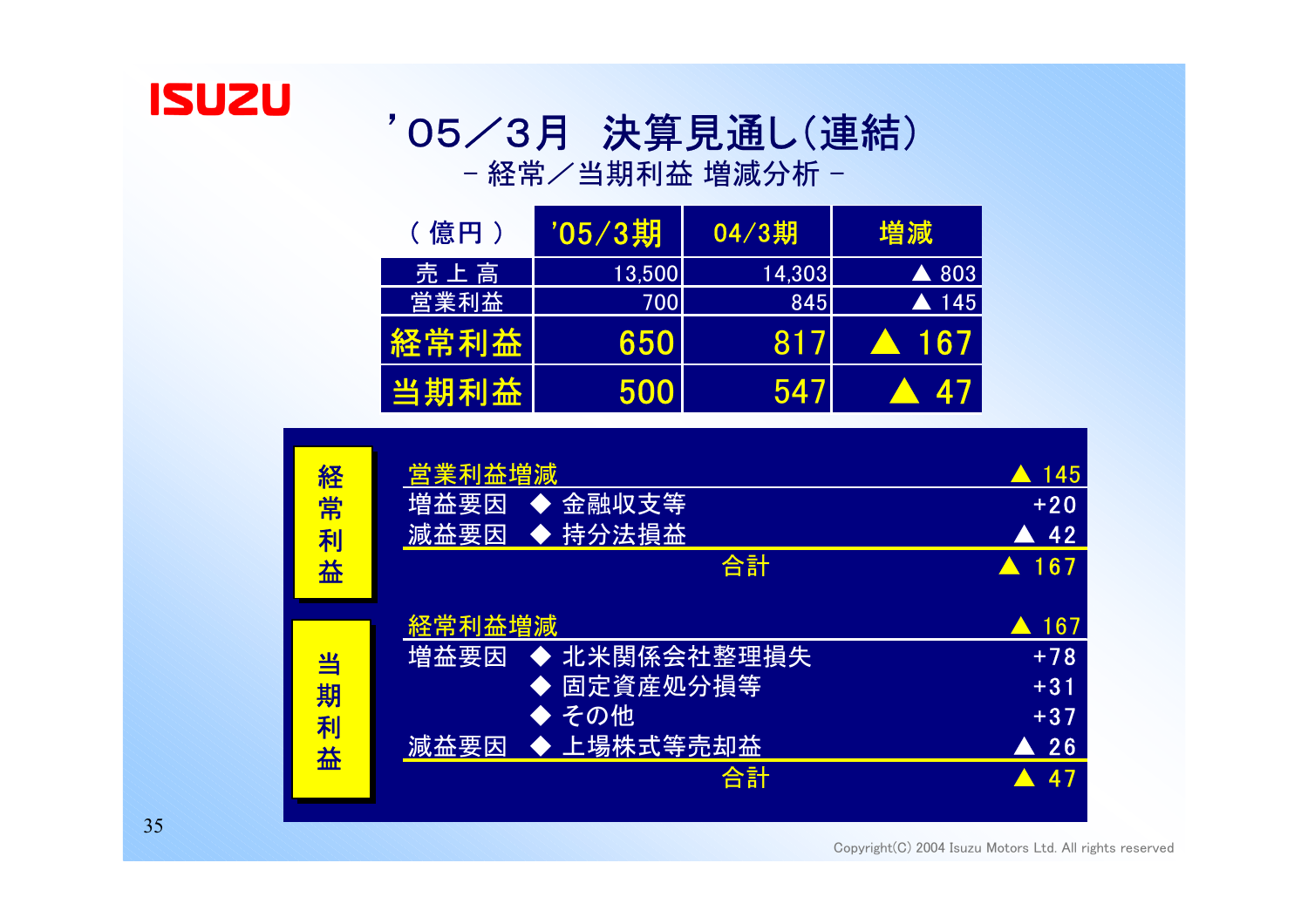

#### 「新3ヵ年計画」目標値 - 連結ベース -

| (億円)     | 703/3期                 | ' 04 ⁄ 3期 | ' 05/3期  |
|----------|------------------------|-----------|----------|
| 売上高      | 12,700                 | 12,500    | 12,700   |
| (実績/見通し) | (13, 494)              | (14, 303) | (13,500) |
| 営業利益     | 50                     | 500       | 600 以上   |
| (実績/見通し) | (155)                  | (845)     | (700)    |
| 当期利益     | $\blacktriangle$ 1,700 | 350       | 500 以上   |
| (実績/見通し) | (41, 443)              | (547)     | (500)    |
| 有利子負債    | 5,600                  | 5,100     | 4,500    |
| (実績/見通し) | 5,179)                 | (4,527)   | (4, 200) |